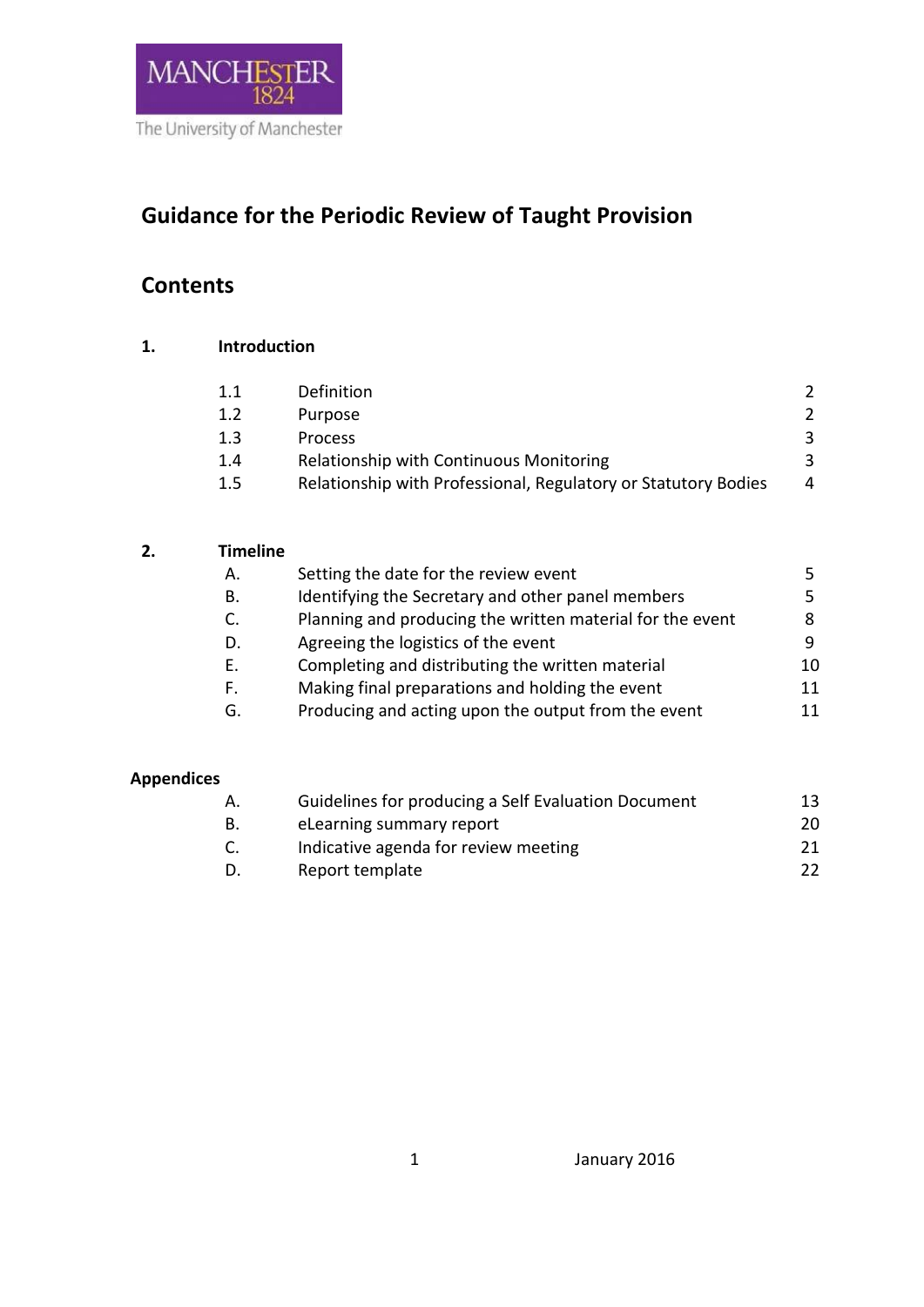## **Guidance for the Periodic Review of Taught Provision**

## **1. Introduction**

## *1.1 Definition*

Periodic Review is review of a portfolio of programmes, normally at School level, that assesses its health and facilitates planning for future provision. It is developmental and based on a dialogue between peers. It should be forwardlooking but also take account of the current situation and any relevant previous issues. Periodic Reviews must be held every five or six years (or every five years in the case of collaborative provision that is undergoing a Periodic Review immediately before the associated Institutional Review).

## *1.2 Purpose*

Periodic Review:

- provides the University with a system by which a School's management of its programmes and discipline areas may be monitored;
- provides the University with a system by which the standards and quality of taught Undergraduate and Postgraduate awards may be monitored;
- reviews teaching, learning, methods of assessment and the quality of the student experience;
- reviews the continuing validity and relevance of programme aims and intended learning outcomes, including adherence to external reference points such as the *'Framework for Higher Education Qualifications in England, Wales and Northern Ireland'* (FHEQ) [\(http://www.qaa.ac.uk/en/Publications/Documents/Framework-Higher-](http://www.qaa.ac.uk/en/Publications/Documents/Framework-Higher-Education-Qualifications-08.pdf)

[Education-Qualifications-08.pdf\)](http://www.qaa.ac.uk/en/Publications/Documents/Framework-Higher-Education-Qualifications-08.pdf) where appropriate;

- identifies areas of good practice for wider dissemination;
- enables Schools, collaborative partners and disciplines to review and evaluate:
	- o their portfolio of programmes, assess their suitability, success, development and possible improvement, and to plan for future provision;
	- o their taught programme provision, and in particular students' achievement of the appropriate academic standards and the learning opportunities offered to them to support their achievements;
- 2 January 2016 • enables an independent panel to review this self-evaluation through the consideration of documentation that covers the entire period under review,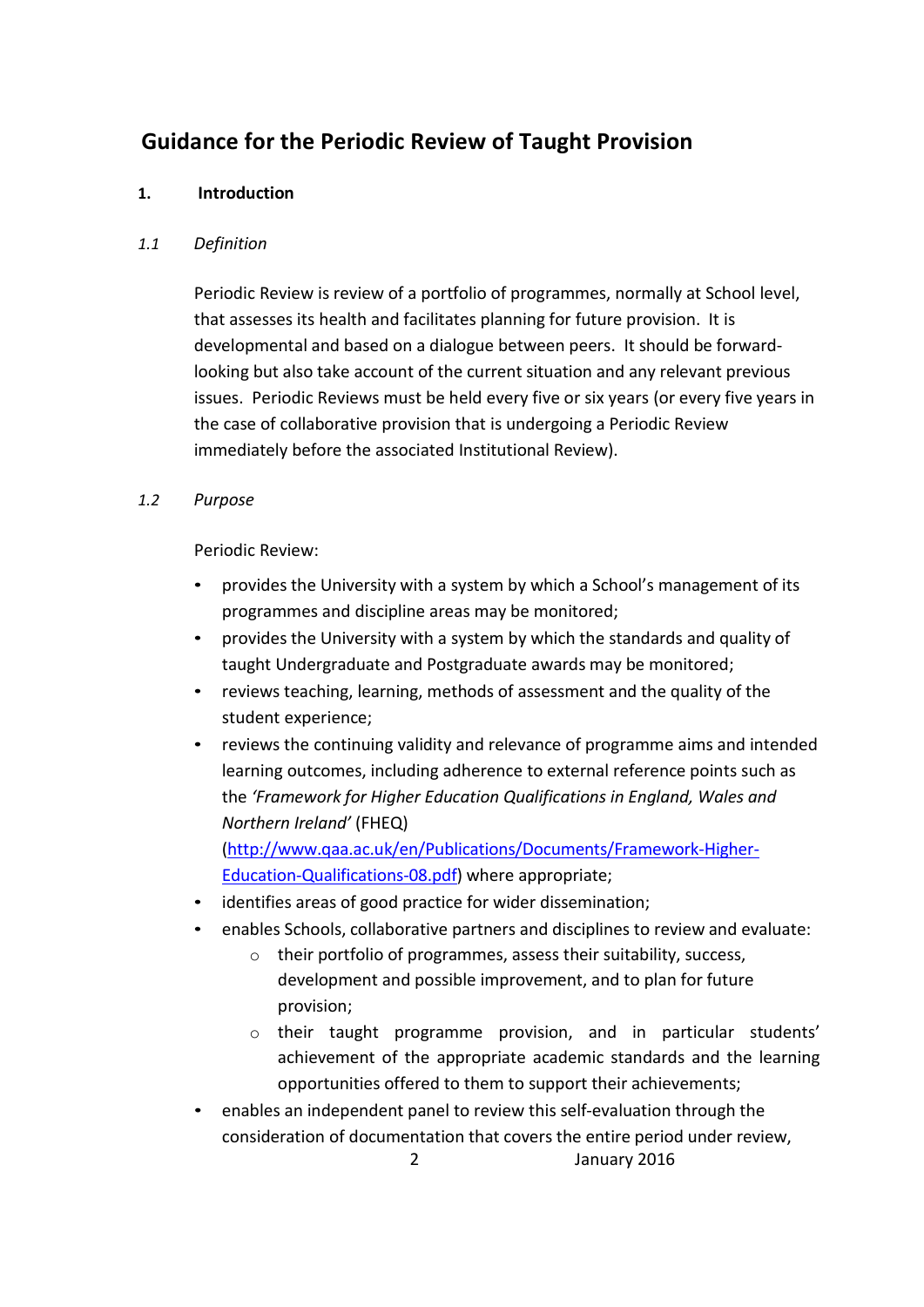and discussions with staff and students.

## *1.3 Process*

Periodic Review is normally carried out at the discipline, School or collaborative partner level, rather than by individual programme or groups of cognate programmes. A Periodic Review event is organised by the Faculty, who at the end of the process produce a report for consideration by the School, Faculty and Vice President (Teaching, Learning and Students).

For larger Schools it may be necessary to adapt this guidance to allow the disaggregation of the event into a number of smaller discipline-specific meetings culminating in a School overview meeting. Any such variations to this process must be approved by the Faculty.

The University is also responsible for periodically reviewing collaborative taught programmes and validated PhDs. As part of this process, the University's Teaching and Learning Support Office will review the continuing validity and relevance of programme aims and intended learning outcomes and a partner's management of its programmes, as well as the overall management of the link.

## *1.4 Relationship with Continuous Monitoring*

Periodic Review and Continuous Monitoring together form a major component of the University's quality framework. For the avoidance of confusion, a brief description of the Continuous Monitoring process is given here.

Continuous Monitoring is an ongoing process of reflection and action planning. It should be driven by the staff delivering the programme or group of cognate programmes. Programme teams are asked to reflect on the effectiveness of programmes as delivered during the year, identifying:

- particular achievements;
- issues beyond their control that have affected their work;
- aspects that need to be addressed in the short term and recorded in an action plan;
- current or possible future developments within the academic or professional community and the market environment.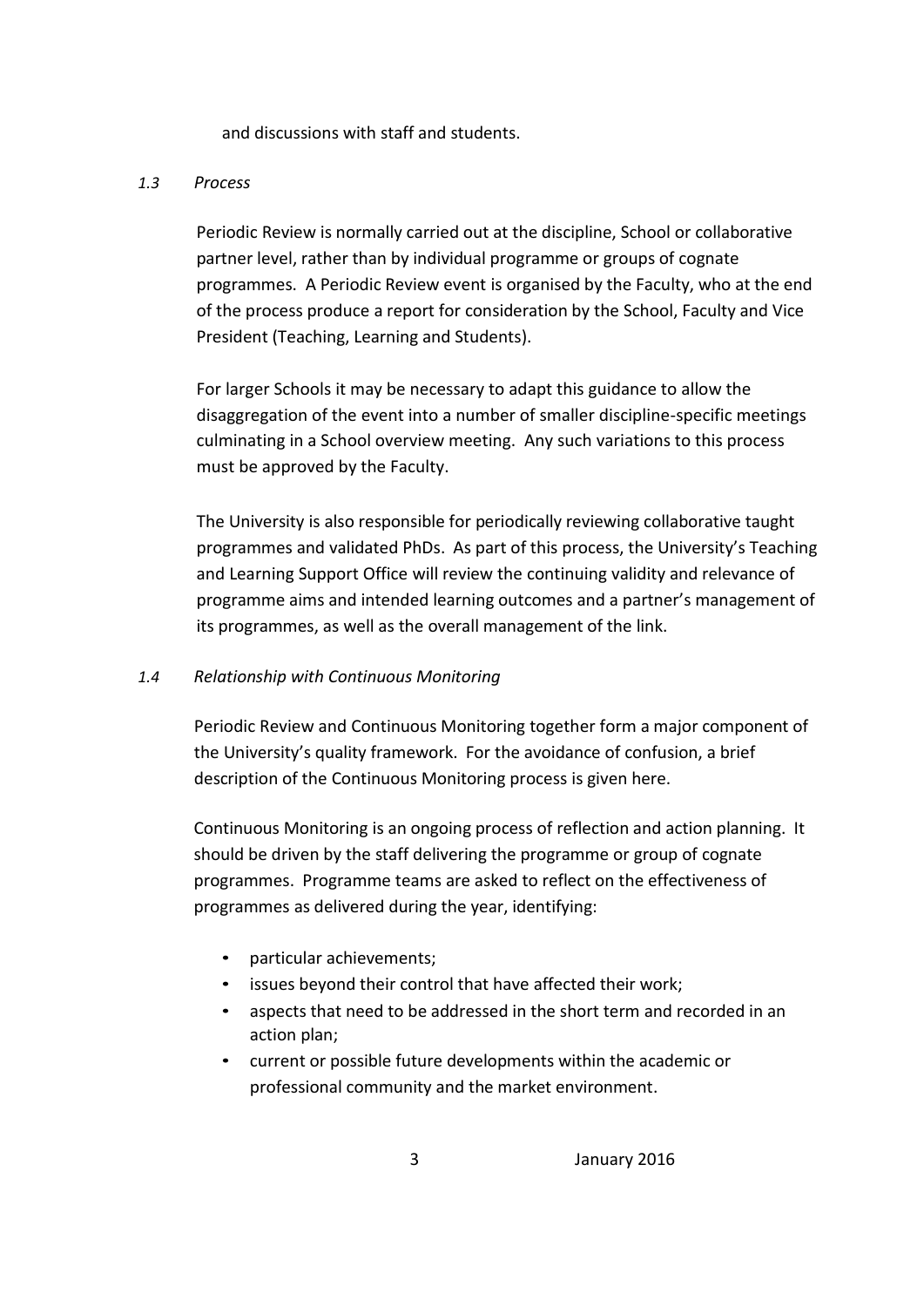The output of Continuous Monitoring is captured in the minutes of programme committee meeting(s) and an action plan. These are considered at School level, and the School then reports to the Faculty on the conduct and outcomes of its Continuous Monitoring activity. As part of this process, every Schools is required to produce a Student Experience Action Plan (SEAP) which is informed by Continuous Monitoring activity, and which must indicate what actions need to be taken, by whom, and in what timescale. In turn, the Faculty reports on the conduct and outcomes of Continuous Monitoring to the University-level Teaching and Learning Group as part of the Annual Review of Teaching and Learning (ARTL). The ARTL meeting also considers all the School SEAPs.

The output from the five or six years of Continuous Monitoring in the period under review should form the basis of much of the supplementary evidence required for Periodic Review.

#### *1.5 Relationship with Professional, Regulatory or Statutory Bodies*

The Periodic Review schedule and documentation requirements are aligned with the accreditation schedule and documentation requirements of professional, regulatory or statutory bodies (PRSBs ) wherever possible, for example by minor adjustments to the University's schedule. Documentation from accreditation visits that have taken place up to a year before the date of the Periodic Review event may be used as part or all of the submission for it, subject to the agreement of the relevant Faculty.

If, in preparing for a Periodic Review or for a visit by a PRSB during a given academic year, a School feels that it has met the aims of Continuous Monitoring for that academic year, then a Faculty may agree to accept the School's response to the Periodic Review or PRSB report as the whole or partial output of Continuous Monitoring for that particular year. However, there is no automatic exemption from Continuous Monitoring since this should be taking place as part of 'business as usual' throughout the year.

Periodic Reviews can be organised as joint events with PRSBs where practical, and/or a Faculty may agree that the submission for a PRSB visit can be used as, or form the basis of, the submission for a Periodic Review.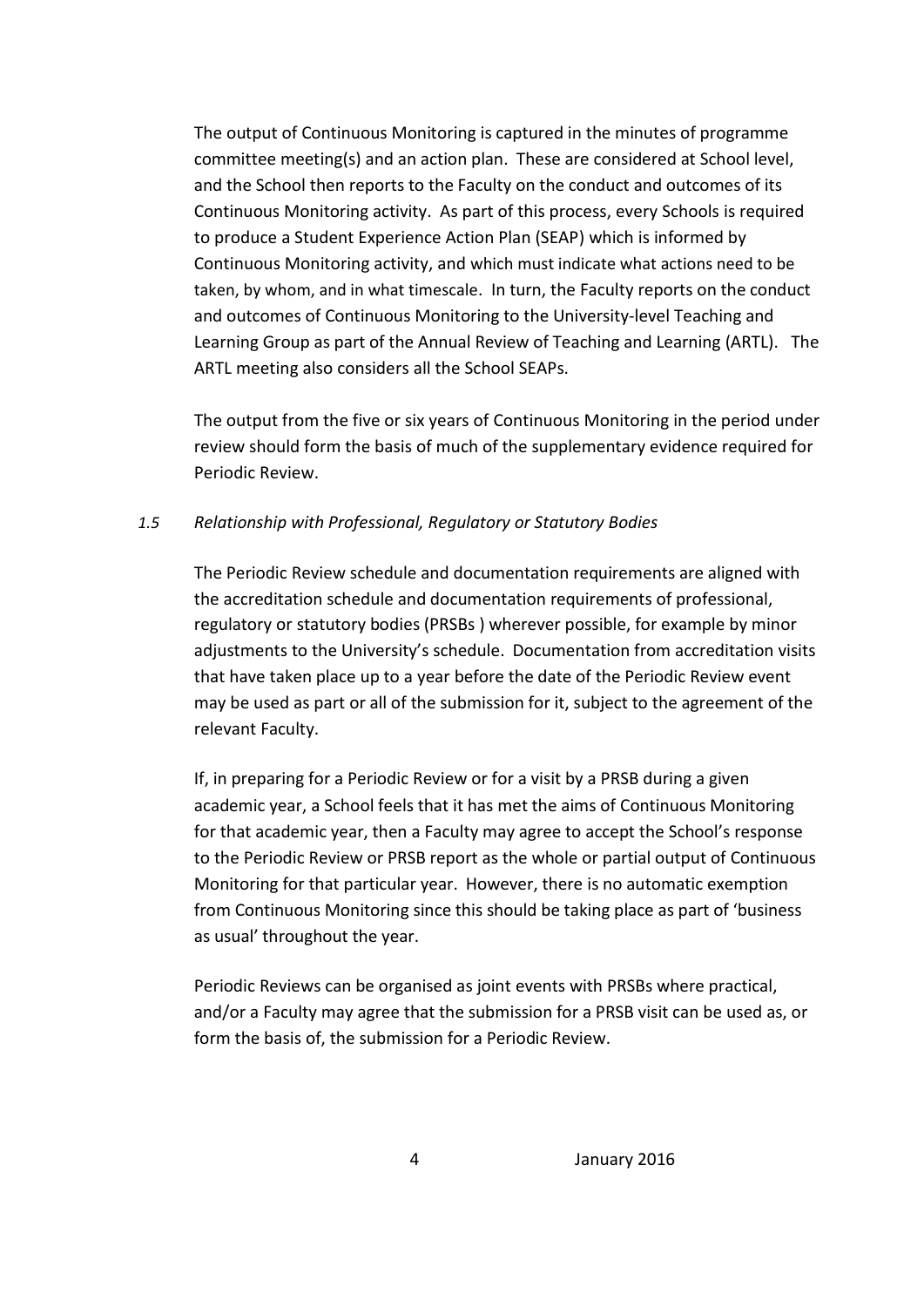#### **2. Timeline**

An indicative timeline for the Periodic Review process is provided here:

#### *At least a year before the event:*

#### **A: Setting the date of the review event**

Periodic Reviews at the University are organised by, and are the responsibility of, the Faculty in which the School under review is based.

Periodic Reviews at collaborative partners are organised by the University's Teaching and Learning Support Office (TLSO) in liaison with the partner, the relevant Faculty and the School. Wherever possible, Periodic Reviews at a partner run concurrently with the associated Institutional Review.

The TLSO maintains a schedule of Periodic Review events. Once an event has taken place the Faculty should agree the date of the next event with the School and confirm it with the TLSO. t Subject to the agreement of all parties, the date of a Periodic Review event can be moved to accommodate unforeseen events, as long as the revised date falls within the agreed five or six year period from the date of the last review.

#### *At least three months before the event:*

#### **B: Identifying the Secretary and other panel members**

As a minimum, the panel for a Periodic Review comprises the following:

- Chair
- External Subject Specialist(s)
- representative of the University of Manchester Students' Union
- representative from a Faculty other than the one hosting the review
- representative from the home Faculty
- eLearning technologist
- representative from the TLSO
- **Secretary**

The exact composition of a panel should reflect the nature of the provision under review, and membership may be increased, for all or part(s) of the meeting, subject to the approval of the Chair. For example, the scope of the review may require more than one external subject specialist to be involved to ensure that the academic breadth of the provision under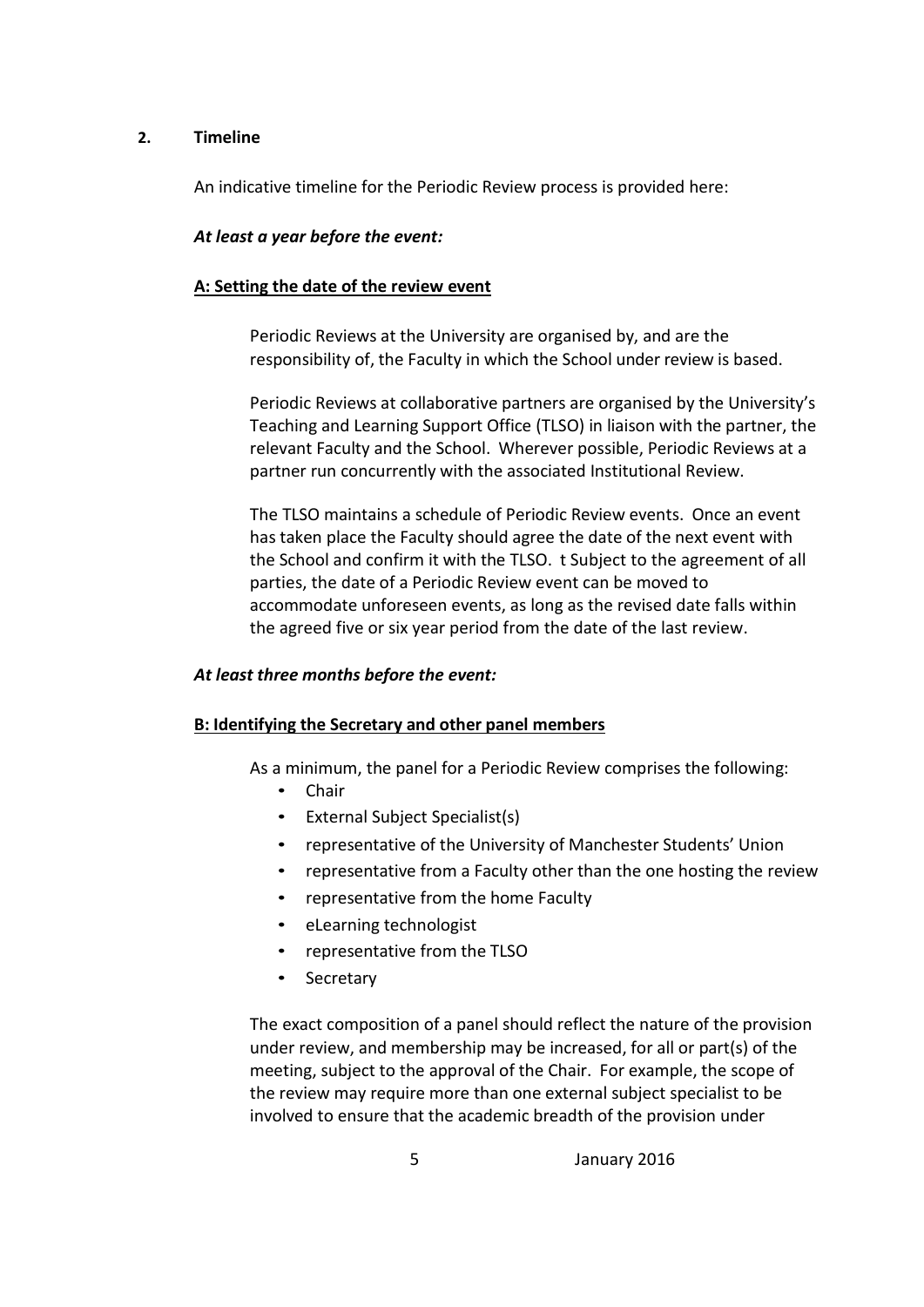review is given appropriate consideration. Similarly, additional Faculty representatives may be sought if the amount of material submitted for review warrants it.

**Faculty identifies the Secretary of the review panel.** This is normally a Faculty PSS colleague with responsibility for teaching, learning and the student experience.

**Secretary identifies the Chair of the review panel.** This is normally the relevant Associate Dean of the Faculty whose provision is under review, or their nominee.

**Secretary liaises with the School or collaborative partner to assign the External Specialist(s) on the panel.** In most cases the School or collaborative partner will be best placed to identify the person/people with appropriate status, expertise, experience, and specialist knowledge to serve as external specialist(s) on the panel. Informally, and with the input of a Teaching and Learning PSS colleague in the School, the School or collaborative partner should seek the potential agreement of up to three appropriate people who would be willing to serve in this capacity. The nominees should have credibility within their subject area, experience of internal reviews within their own institution, and have no conflicts of interest (for example, they should not be External Examiners at the University, either current or those who have held an appointment within three years of the date of the review). The School/collaborative partner should then forward the nominees' names and CVs to the panel Secretary so that they can brief the Chair and seek the approval of the appointment(s). Following this discussion, and if the Chair is happy that the nominee(s) is/are suitable, the Chair should approve the appointment/s.

**Secretary writes to External Specialist(s) to confirm their appointment.**

Following approval by the Chair, the Secretary writes formally to the External Specialist/s to confirm their appointment, their fee, and their role. The role of the external specialist is to return comments before the meeting on all aspects of the SED and supporting documentation, paying particular attention to all sections that require an external perspective, such as aims, context, intended learning outcomes, curricula, and the coherency and appropriateness of the programme portfolio. The external specialist then attends the meeting and should be prepared to lead the discussions in those areas. The Faculty should also ensure that any necessary travel, subsistence and accommodation expenses incurred by the external specialist(s) are reimbursed.

**Secretary assigns the internal Faculty representative(s) to the panel.** These representatives should not be part of the School undergoing review. Normally this colleague is asked to lead on one or more of: learning resources/staff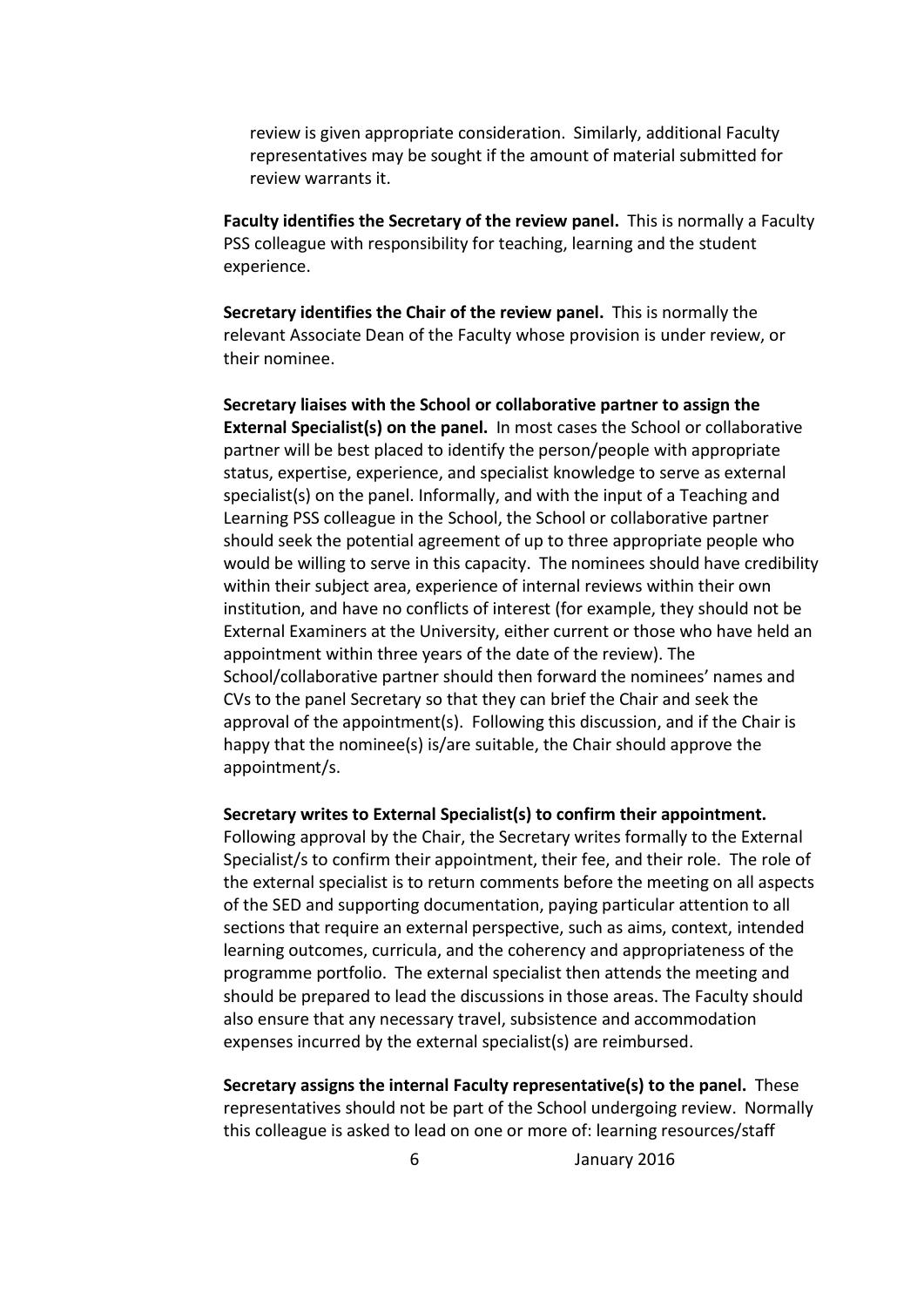support, student support, recruitment and retention, teaching and learning, and assessment.

**Secretary liaises with the TLSO to assign the external Faculty representative on the panel.** TLSO will liaise with the Faculties that are not hosting the event to identify the external Faculty representative.

**Secretary liaises with Faculty eLearning manager to assign the eLearning technologist to the panel.** This is normally a colleague from the home Faculty's eLearning team who will also produce an eLearning summary report for consideration at the review. This person will consider the use of eLearning in the area under review and how it meets and exceeds minimum requirements, and will suggest enhancements.

**Secretary liaises with the TLSO to assign the TLSO representative.** The TLSO representative has two roles. Firstly, they will look at processes underpinning student support and experience such as peer support, student representation, induction and welcome week, with a focus on whether processes and procedures are fit for purpose and are being implemented to the maximum benefit of the student experience. Secondly, they will ensure that all quality assurance and linked processes and output are explored appropriately at some point during the meeting (such as unit surveys, National Student Survey/Postgraduate Taught Experience Survey, External Examiner reports, and output from previous internal and external review activity). The TLSO member is by definition a generalist and mainly concerned with processes (which could be discussed under any agenda item). However, the broad nature of the roles and activities within the TLSO mean that the Faculty may wish the TLSO to select a representative based on overarching themes or emphases in the SED (such as student satisfaction, academic malpractice, degree regulations etc.). The TLSO representative is normally assigned a lead role on procedural matters relating to Student Support and Experience and Teaching and Learning.

#### **Secretary liaises with UMSU Education Officer to assign student**

**representative on the panel.** The student representative on the panel is normally a member of the UMSU Executive and/or a student with specific responsibility for the Faculty that is hosting the review. Like the TLSO representative, this person is asked to pay particular attention to practical issues associated with Student Support and Experience. No UMSU representative is required for Periodic Reviews at collaborative partners but should the partner themselves wish to nominate one of their students for panel membership they are welcome to do so.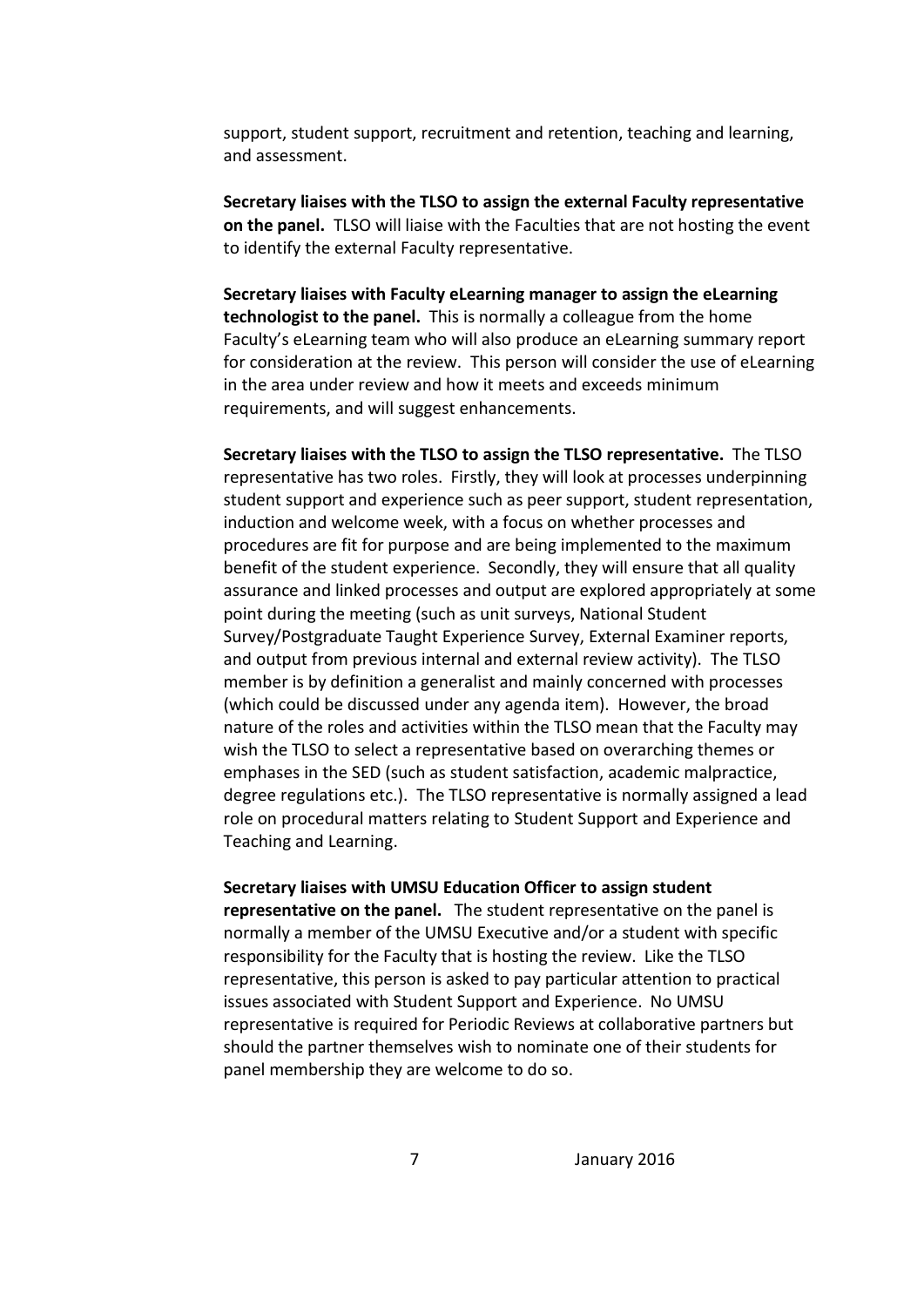#### **C: Planning and producing the written material for the event**

**Secretary holds an initial meeting with the School/programme team to outline the Periodic Review process and timescales and to advise on the drafting of the Self Evaluation Document.** This is an important part of getting the process underway and helps the School to think about how, when and by whom the preparatory work needs to be undertaken. The Periodic Review panel uses a Self-Evaluation Document (SED) that is produced by the School, collaborative partner or discipline as the basis for its discussions. The SED should be the only document that is drafted specifically for the event. This discussion should include the how any related documentation will be collated in order to support the SED, and the organisation of the review process itself.

The ownership and responsibility for the production of the SED lies with the Head of School and Head of School Administration although its drafting and preparation will normally be carried out by others. It should be a team effort with a single voice, and should include the input of PSS colleagues as well as academic staff.

Collaborative partners are strongly encouraged to discuss the drafting of their SED with their Collaborative Academic Advisor $^1$ and the Collaborations Adviser in the TLSO.

**Team under review begin writing the Self Evaluation Document and collating the supporting evidence.** Guidance on drafting a SED and preparing the supporting documentation is provided in Appendix A. When a review is conducted at School level it may be necessary for the SED to include statements that address separate disciplines or groups of programmes. This will assist the panel to form a view of the adequacy of provision in those distinct areas as well as of the provision overall.

**eLearning technologist begins to prepare summary eLearning report** in a format that is appropriate to the context and needs of the event. It should be completed in a constructive manner and should allow the eLearning team to interact with Schools. The minimum expectation here is a summary report on the School's eLearning activity, resulting in a list of recommendations focused specifically on the development of eLearning. For further information please see Appendix B.

1

 $<sup>1</sup>$  A Collaborative Academic Advisor (CAA) is allocated to each collaborative programme or</sup> group of programmes. The CAA is appointed by and reports to the relevant Head of School and is the main point of contact for partner staff involved in the delivery of the programme. The CAA helps the University ensure the maintenance of quality and standards, deals with relevant queries, and advises on the development of programmes.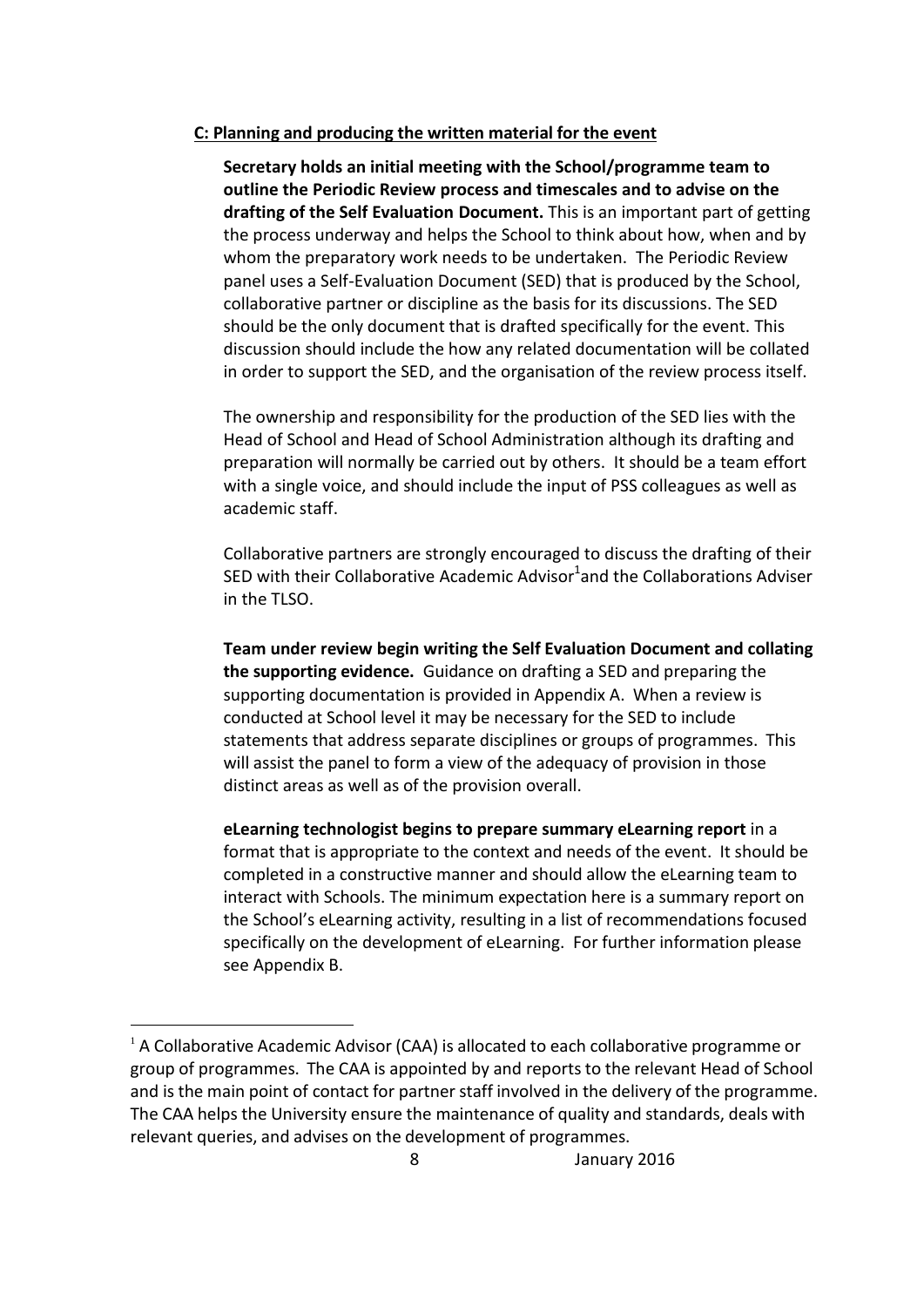#### **D: Agreeing the logistics for the event**

**School informs the Secretary who from the School/programme team will be attending for which parts of the agenda.** The School may wish to ask people to attend for some parts of the meeting but not others, depending on the items under discussion and colleagues' expertise. Subject to their availability, it is common for all colleagues to attend for the feedback session at the end. It is expected that the Head of School and Head of Administration will attend for at least the feedback session, for information and because they may be best placed to respond to queries relating to strategic issues.

**Secretary liaises with the School and UMSU to identify the student group who will meet with the panel.** A representative group of students from the programmes under review, and covering all areas and years of study, should be sought. They may, but do not have to be, elected representatives. A group of eight to ten students is optimum, and the panel may wish to split and convene more than one simultaneous meeting if the number of students attending on the day is significantly more than this. It is also helpful, if not always practical, to ask somebody who has just completed a programme of study that is under review to attend and give their views. When a review is conducted at School level it may be necessary for the panel to meet with students pursuing programmes in different fields of study. This will assist the panel to form a view of the adequacy of provision in those distinct areas as well as overall.

**Secretary briefs the Chair on the event and its scope and agrees the composition of the panel.** As with all meetings, a good Chair keeps discussions focussed and to time. This is especially important with a Periodic Review since the nature of the event is intended to be open, discursive and collegial. This makes it all the more challenging to cover the ground effectively and comprehensively within any timing constraints.

It is therefore valuable for the Secretary to plan out the expected timings of the agenda items with the Chair in advance. This discussion can be refined at the pre- meeting of the panel, by which time it will have become clearer what questions and issues are likely to be discussed. The Chair and Secretary should also discuss with the Chair whether any additional panel members will be required to ensure that all aspects of the provision under review are covered appropriately.

**Secretary ensures the Self Evaluation Document and supporting evidence is forwarded by the School by the agreed deadline.** Normally this can be achieved by ongoing communication, but there may be a need for the Faculty to hold interim meetings with the School to check progress, answer questions, and ensure that work is on track.

9 January 2016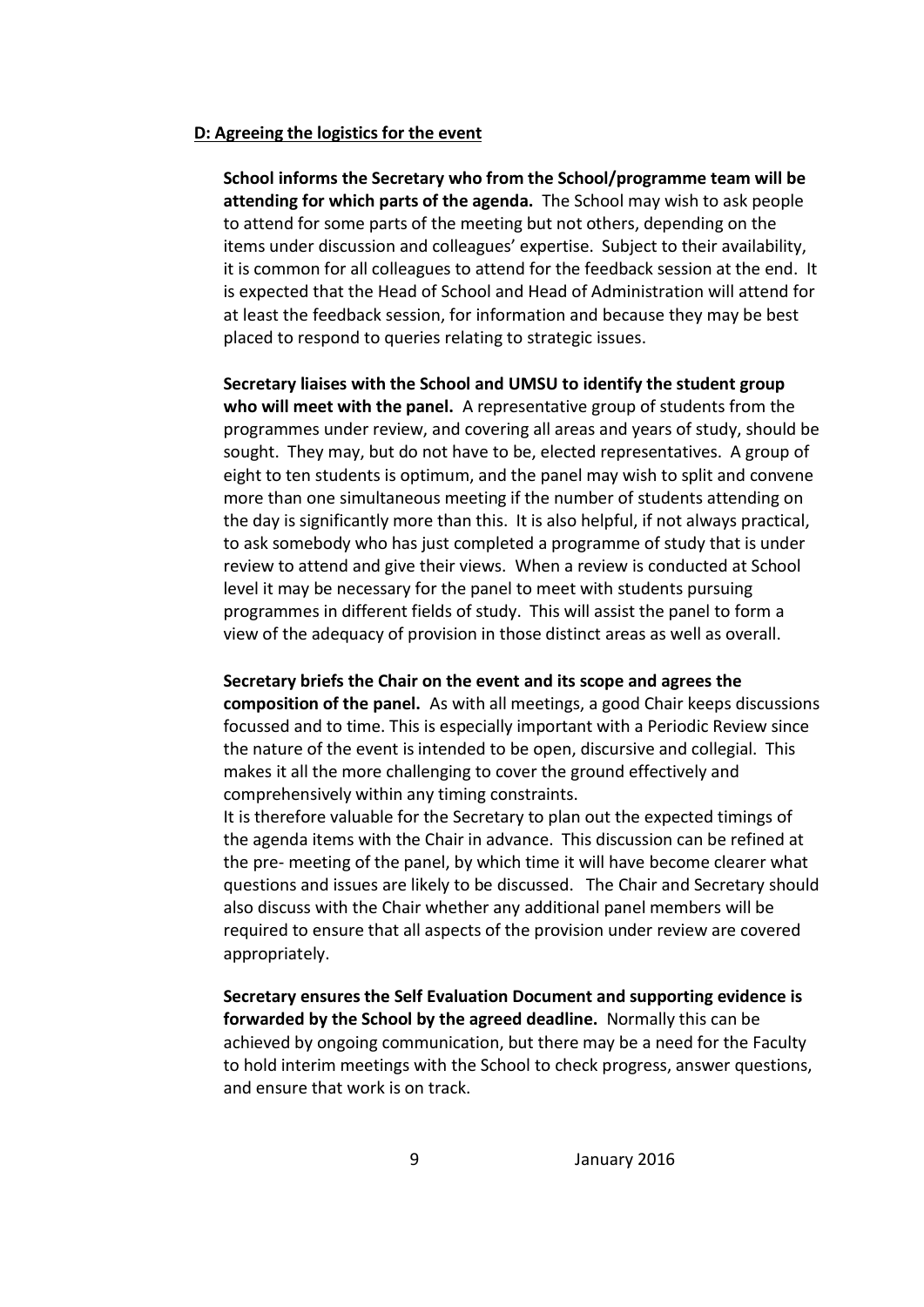#### *4 to 6 weeks before the review event:*

#### **E: Completing and distributing the written material**

**School submits to the Faculty a copy of the SED and supporting documentation for each panel member.** Electronic submission (e.g. by optical media or an online media storage system) is strongly encouraged. Supporting documentation may include longitudinal data by which the standards and quality of taught awards may be monitored.

For collaborative partners, a meeting between the Chair of the panel, the Secretary, the relevant Head of School (or nominee) and the Collaborative Academic Adviser should be held following the submission of the SED to discuss the context of the link within the School. At this meeting it will be made clear to the School that, if the review is successful, the panel will recommend that the partnership be extended for a further five years.

## **eLearning technologist submits to the Faculty a copy of the summary eLearning report and recommendations.**

**Secretary circulates SED and supporting evidence to the panel members with a request for their comments/questions to inform the agenda and any premeeting.** This request should be accompanied by a reminder to panel members of the areas under discussion, and in particular the one(s) that they have been asked to lead on in the meeting itself, and which they therefore need to have covered fully. However, panel members should be encouraged to comment on any area of the documentation, but to indicate in such cases under which area they would like their comment(s) to be considered. All comments should be brief, highlight key areas for discussion, and reflect strengths and possible areas for further development. The request should also give panel members the opportunity to request further information, for consideration either before or at the meeting, such as samples of assessed work with feedback, together with relevant examination papers, and/or unit specifications, if not included in handbooks. Panel members should be informed that, particularly when there is a large evidence base, it is not necessary to read every piece of supporting documentation that is submitted if it is not relevant to the area that they have been asked to review.

#### *Approximately 3 weeks before the event:*

**Panel members return comments to the Secretary**, who uses them to inform the agenda for the event and discussions of a pre-meeting of a panel.

**Faculty collates comments received from panel members** and circulates agenda for pre-meeting to panel members, the School for information and, if time permits, an initial response.

10 January 2016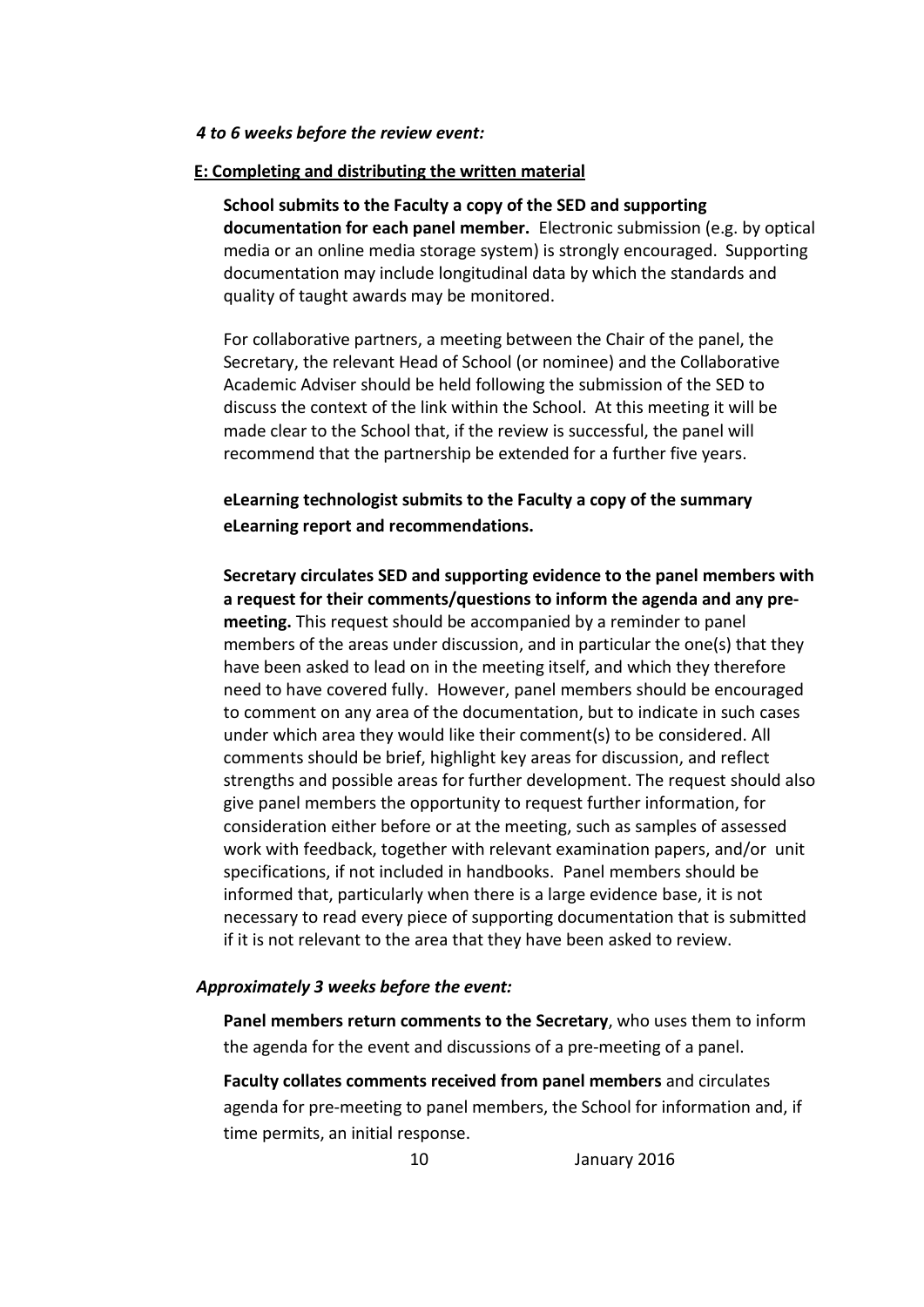## **F: Making final preparations and holding the event**

## *One or two days before, or on the day of the event itself (depending on nature and scope of work under review):*

**Faculty convenes pre-meeting of panel, inviting School representative to give details of context if appropriate.** The Chair and Secretary should use this meeting to consider the comments that have come forward and agree the agenda for the meeting itself. This is also a good opportunity to agree which panel member will ask which questions, and when.

#### *On the day:*

The event takes place. An indicative agenda can be found at Appendix C.

#### **G: Producing and acting upon the output from the event**

#### *One or two days after the event:*

**Faculty circulates headlines from the panel meeting to the School.** These are normally based on the feedback session given by the Chair at the conclusion of the review event and should be labelled as 'subject to change' to allow them to be superseded by the conclusions and recommendations of the final report. The headlines should also be considered by the relevant Faculty Teaching and Learning Committee.

#### *No later than eight weeks after the event:*

**Faculty produces first draft of report and circulates it to panel members for comments.** Subject to approval by the Chair and panel members, and taking account of any amendments that may be considered necessary in the light of discussions at the meeting, the recommendations made by the eLearning technologist as part of the preparatory work for the meeting should be included with the recommendations of the report as a whole. A template for a Periodic Review report can be found at Appendix D.

#### *No later than ten weeks after the event:*

**Panel members return comments on draft report to Faculty.** Faculty should chase Panel members for their comments and make it clear to them that it might not be possible to act upon any that are received late.

#### *No later than eleven weeks after the event:*

**Faculty incorporates comments from panel members and circulates report to School for factual accuracy check.**

*No later than thirteen weeks after the event:*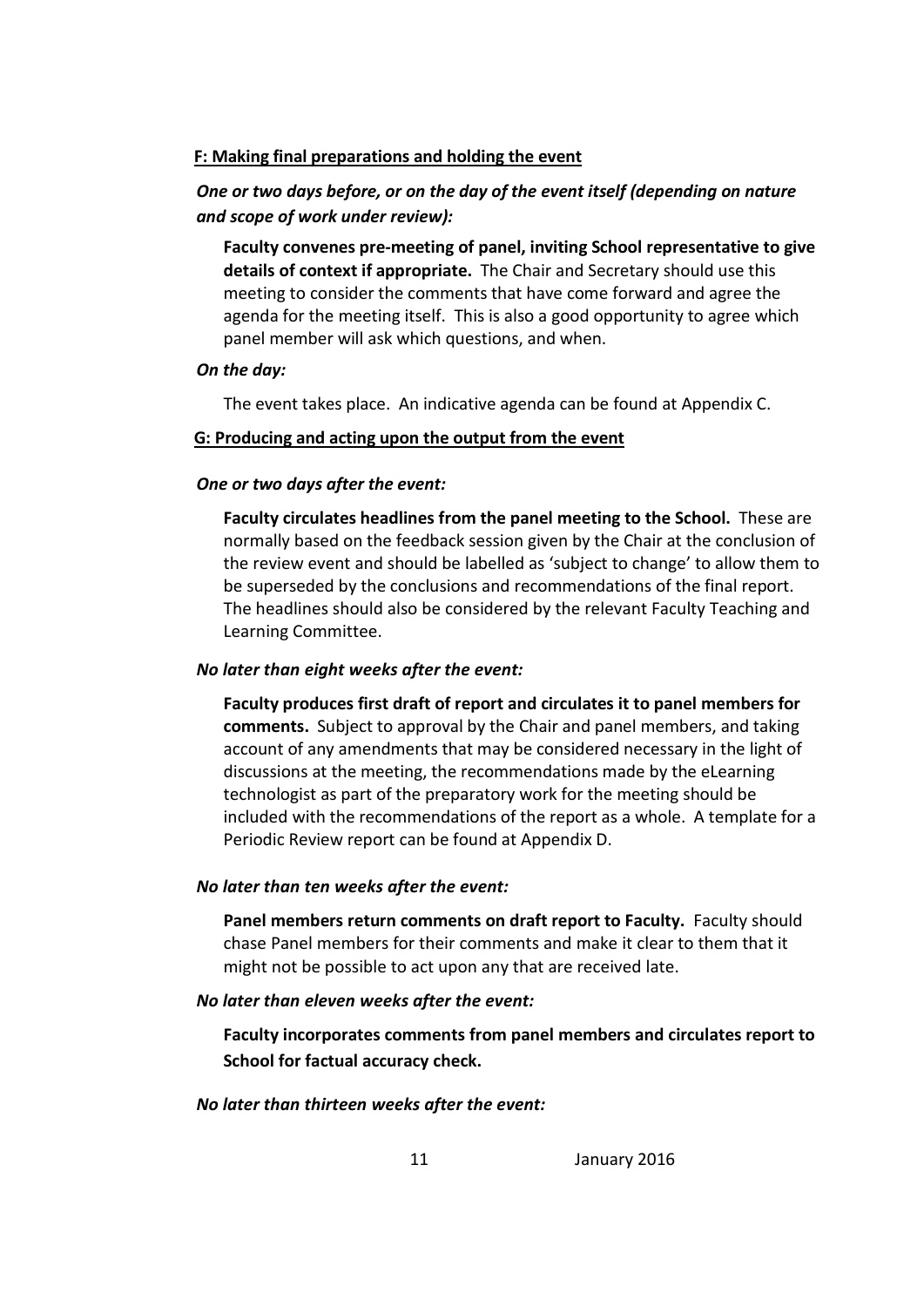**School returns comments on factual accuracy to Secretary.**

*No later than fourteen weeks after the event:*

**Faculty considers comments on factual accuracy and circulates final report to School, panel members and Vice-President (Teaching, Learning and Students).**

*No later than eighteen weeks after the event:*

**School produces response to report for consideration by Faculty committee/group.** This response should include or make reference to how recommendations and commendations will be reflected in an action plan, and how work on taking them forward will be reflected more generally in the planning cycle. The Faculty will consider the report and any response at the relevant Teaching and Learning group, and will monitor progress through Continuous Monitoring.

## *November/December following the event:*

**Summary report of high-level issues and trends from all Periodic Reviews is taken to University Teaching and Learning Group** to inform the Annual Review of Teaching and Learning.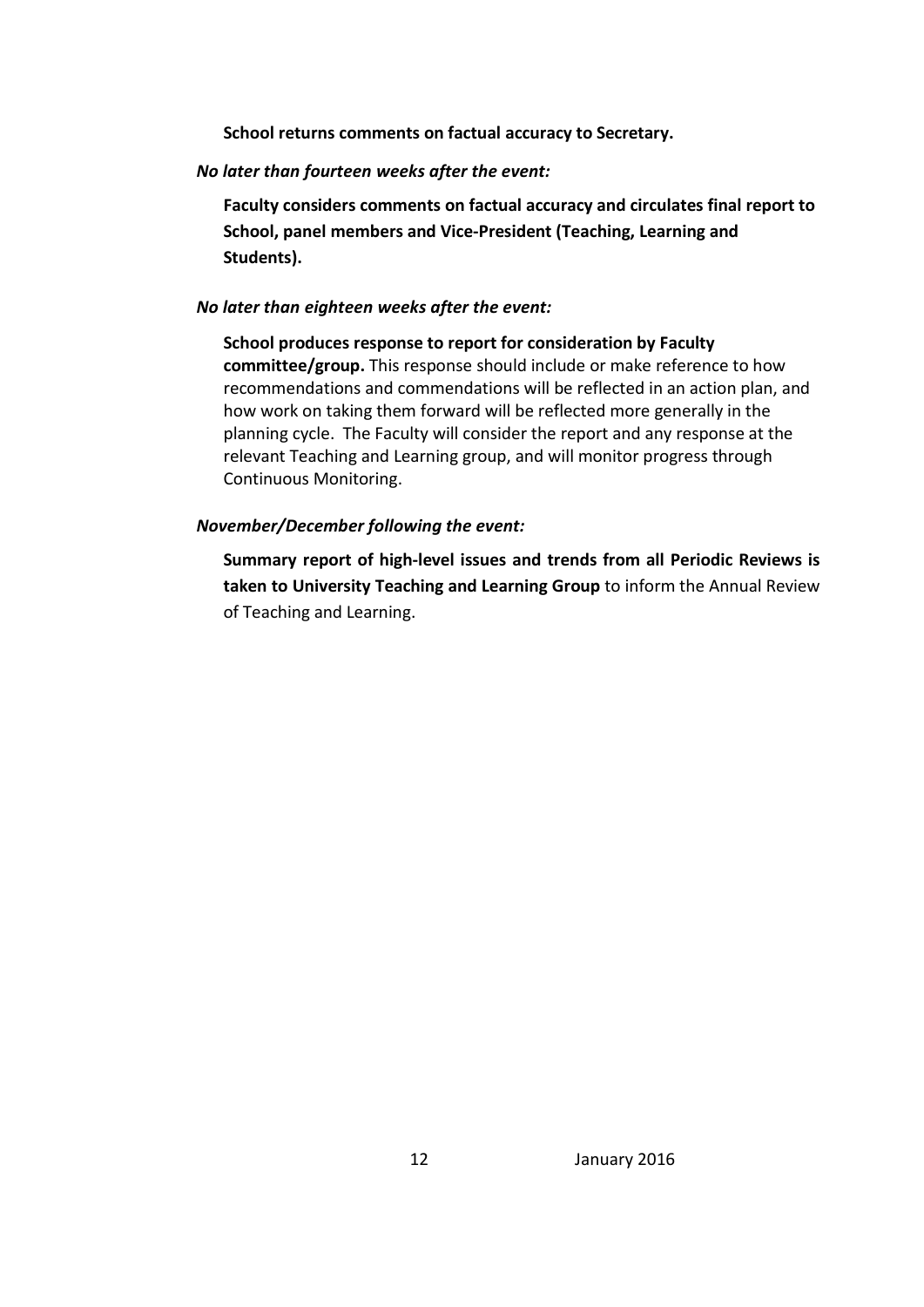## **Appendix A: Guidelines for writing a Self Evaluation Document (SED)**

A Self Evaluation Document (SED) is an evidence-based reflection of what you believe to be working well and what you believe to be working less well. It should be full and frank, not attempting to hide problems; it should be balanced, not forgetting to cover strengths; and it should be developmental, offering thoughts on how to improve what you do.

You are not required to provide a detailed description of what you do. Some background information may be necessary to set the scene but the emphasis should instead be on your evaluation of how effective and successful you believe the various aspects to be.

The following guidelines should be used to structure your SED. Prompts are provided to aid your evaluation and cover all areas that should be included in the document. Please highlight strengths and areas of good practice but also highlight those areas that you are working to improve: state the issue and the actions that you are taking to resolve or improve the situation. You should provide examples within the text and refer to documentary evidence, via footnotes, to support statements made in the SED. You need not reproduce in the SED detailed information available in another existing document; instead, you can either append that document or summarise the contents of the document and explain its relevance.

The SED should not be a lengthy document. Keep it succinct, and remember that the SED acts as the basis for a dialogue between you and the review panel. You may wish to use Strength/Weakness/Opportunity/Threat (SWOT) analyses to introduce and summarise each section, and highlight areas where discussion would be most useful.

Further advice and guidance is available from the relevant Faculty quality administrator and the Teaching and Learning Support Office. Collaborative partners are advised to seek further advice and guidance from their Collaborative Academic Adviser when drafting the Self Evaluation Document.

## **Section 1: Introduction**

- $\circ$  List the UG and PGT programmes within the scope of the review including:
	- $\circ$  the award (including intermediate or exit awards e.g. PGCert, PGDip, CertHE, DipHE);
	- o programme titles (for example Mathematical Finance);
	- o mode of study (for example full-time, part-time, distance learning);
	- o the number of students on each programme and the total number of students (undergraduate and postgraduate).
- $\circ$  Programme specifications or handbook extracts covering all relevant programmes should be attached to provide the panel members with detailed information on the programmes.
- $\circ$  State any partners involved in the delivery or management of a programme and any actual or pending recognition by or affiliation to a professional, statutory or regulatory body.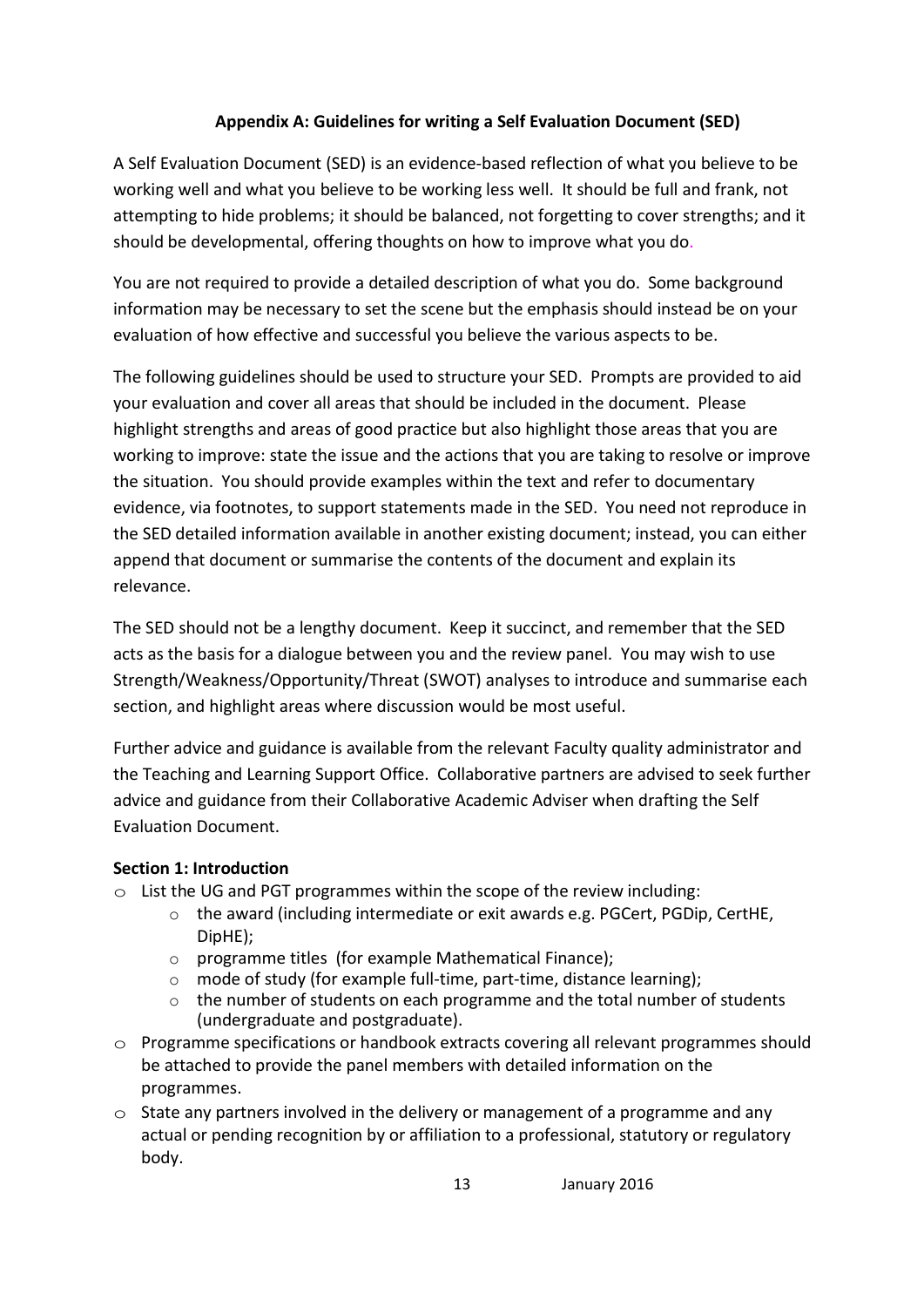$\circ$  Provide a diagram showing the School or collaborative partner's committee structure for teaching and learning.

## **Section 2: Aims and Context**

 $\circ$  Outline the context in which the programmes are offered noting how they relate to the mission and Strategic Plan of the University (and where relevant, the collaborative partner), the Manchester Matrix - the Purposes of a Manchester Undergraduate Education and the Teaching, Learning and Assessment Strategy of the Faculty.

- $\circ$  Reflect on the appropriateness of your aims in relation to the strategic aims of the University (and where relevant the collaborative partner), Faculty and School.
- $\circ$  Comment on the particular strengths and characteristics that define the School, collaborative partner or discipline.
- $\circ$  The context might include reference to:
	- o enabling students to develop their capacity to learn;
	- $\circ$  how the provision meets international, national, regional or local needs, including widening access to education and employment;
	- $\circ$  how the provision provides students with the opportunity to engage in interdisciplinary learning, for example, by offering UCIL units as choices within programmes;
	- o how the provision meets student needs in relation to preparing them for employment, further study, or the first stage of professional practice;
	- $\circ$  how the provision meets UG student needs in terms of developing the graduate attributes, as set out in the Manchester Matrix;
	- o how good practice is shared.
- $\circ$  Attach your action plans, and a record of the outcomes of the actions taken from the last 5 or 6 years' Continual Monitoring exercises.
- $\circ$  Tell us how you use the statistical indicators and management information available to you for the evaluation of quality and standards. How is this used to enhance provision?
- $\circ$  What is your strategy for growth (where relevant)?
- $\circ$  How are any arrangements for collaborative activity managed within the School?

## **Section 3: Intended learning outcomes and their achievement**

- $\circ$  How do you know that intended learning outcomes (ILOs) for programmes are designed and developed appropriately and effectively, and that the standards achieved by successful students meet or exceed the minimum expectations of the award? You should refer to:
	- o the context and strengths outlined in Section 2;
	- o external reference points, such as relevant subject benchmarks, external review output, and the Framework for Higher Education Qualifications;
	- o feedback from External Examiners;
	- o the Manchester 2020 document;
	- $\circ$  where appropriate, professional, statutory and regulatory requirements and the interests of external stakeholders.
	- How are staff, students and External Examiners made aware of the ILOs?
	- At what stages are students encouraged to reflect on their ILOs? (e.g. Is reference made to ILOs throughout the delivery of the programme/student experience?)
	- In what format are the ILOs provided for students (e.g. in course unit outlines, etc)?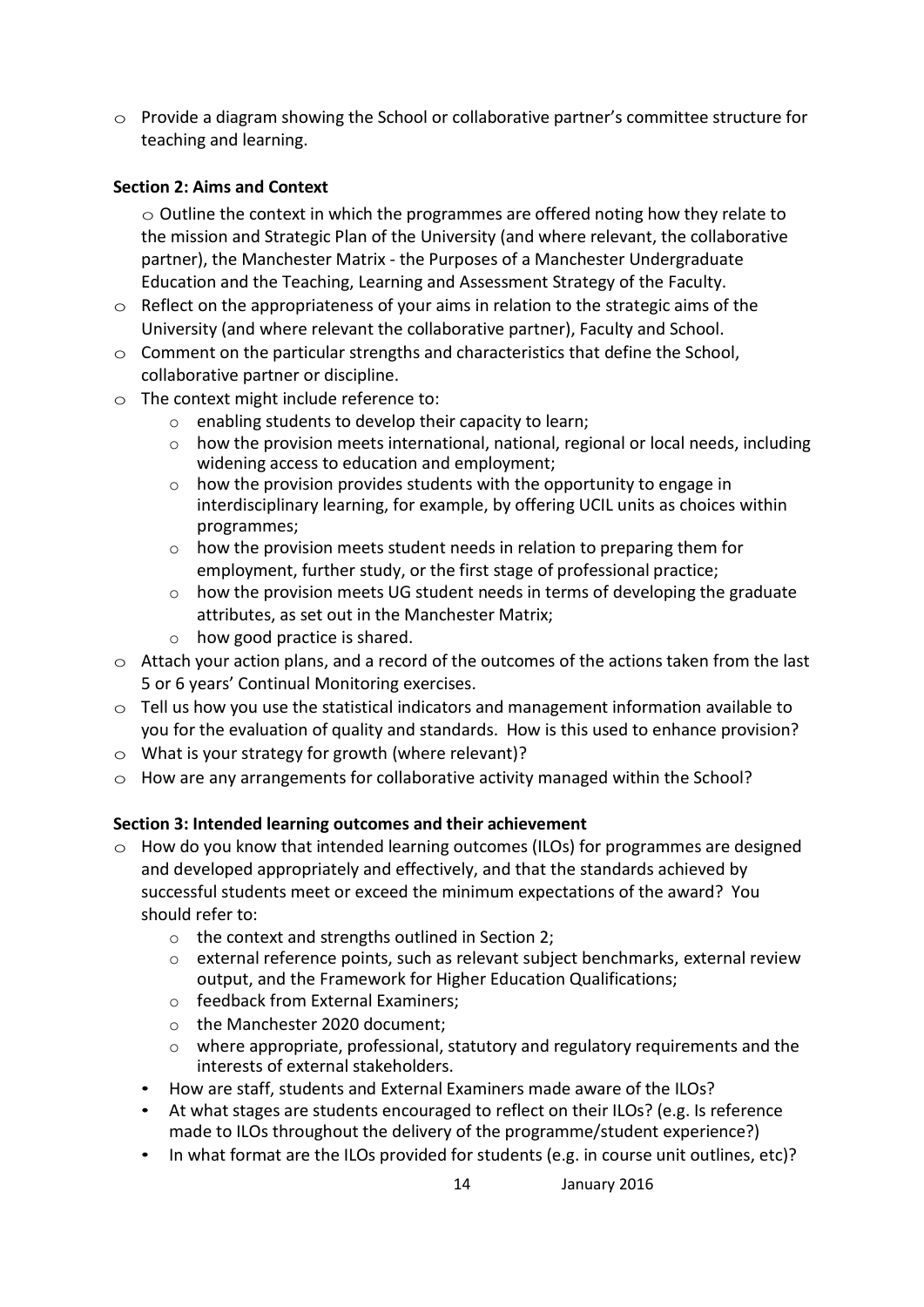## **Section 4: Curricula**

- $\circ$  How do you know that the structure and content of your programmes are designed and developed appropriately? You may want to refer to:
	- $\circ$  providing students with opportunities to achieve the intended learning outcomes;
	- $\circ$  providing students with appropriate opportunities for academic and intellectual progression;
	- o providing students with skills and knowledge to enhance their employability;
	- o developments/good practice in teaching and learning;
	- o current research and scholarship in the discipline;
	- o encouragement of self-reflective lifelong learning;
	- o the levels and modes of study;
	- o coherence, flexibility and the extent of student choice;
	- o where appropriate, placement availability;
	- o feedback from External Examiners;
	- o subject benchmark statements;
	- o where appropriate, the role and requirements of a professional body;
	- o reflective practice within the curricula;
	- o outcomes of any market research activity;
	- $\circ$  consider other relevant topics relating to curricular planning, stemming from the University's strategic plan, and University consultations and reviews such as the Review of Undergraduate Education (including the attributes of a Manchester graduate).

#### **Section 5: Assessment**

- $\circ$  How do you make sure that the design and development of assessment methods is appropriate for the intended learning outcomes and the level of study? You should refer to:
	- $\circ$  criteria that enable internal and External Examiners to distinguish between different categories of student achievement;
	- o assessment loads on students, particularly across programmes, and the cumulative impact, i.e. potential 'over-assessment';
	- $\circ$  opportunities for formative assessment in order to develop students' abilities and skills;
	- o the security, integrity and consistency of assessment methods;
	- o the setting, marking and moderation of work;
	- $\circ$  the return of student work with feedback and the level of student satisfaction with this;
	- o the different methods of assessment, including formative assessment;
	- $\circ$  compliance with the University's Assessment Framework (e.g. do units include some form of peer assessment, School policies on marking, submission of work, re-assessment, online submission, etc).

#### **Section 6: Teaching and Learning**

- $\circ$  Evaluate how you design and develop teaching and learning, and how you know whether the underlying methods are effective. You should refer to:
	- o the relationship to intended learning outcomes and the level of study;
	- o aims and content of programmes;
	- o the research, scholarship, practice and professional activity of staff;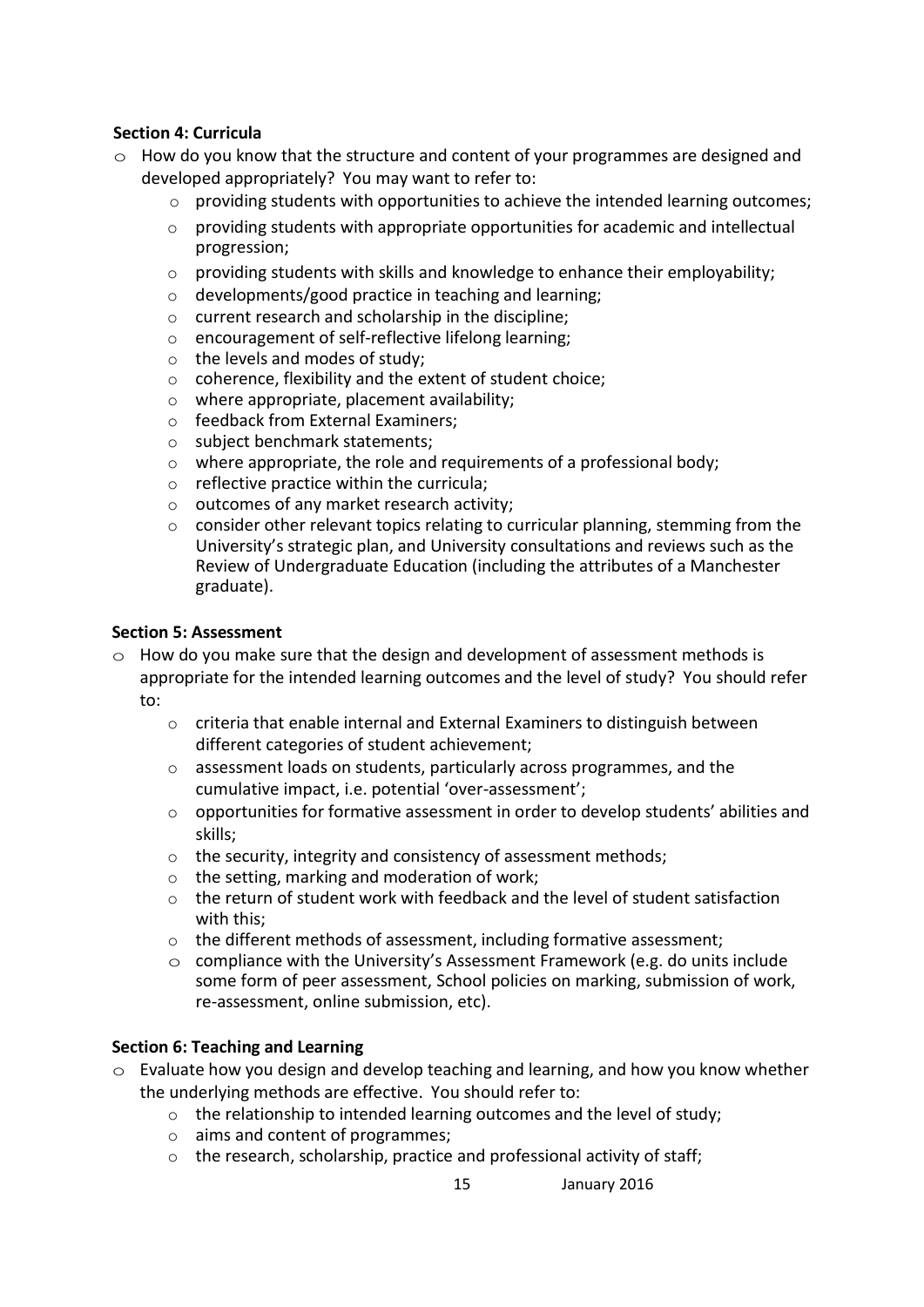- $\circ$  opportunities for engagement and participation by students;
- o the integration of eLearning / blended learning within the curricula;
- o Personal Development Planning (PDP); how are students encouraged to reflect on their

own development?

- $\circ$  obtaining and using feedback from students, staff, External Examiners and other stakeholders to enhance and improve programmes, and closing feedback loops;
- o the use of efficiencies in teaching to maximise available resources;
- $\circ$  other relevant topics relating to teaching and learning stemming from the University's strategic plan, and University consultations and reviews such as the Review of Undergraduate Education (including the attributes of a Manchester graduate);
- o an overview of how eLearning is used to enhance teaching and learning;
- $\circ$  Tell us how you maintain and enhance the quality of teaching and learning. You should refer to:
	- o results of unit surveys, including the National Student Survey/Postgraduate Taught Experience Survey, and any other forms of feedback from students;
	- $\circ$  External Examiner reports and previous internal and external review activity;
	- o links with any relevant professional, regulatory and statutory body.

## **Section 7: Recruitment, retention, progression and achievement by students**

- $\circ$  Does the School or collaborative partner have a strategy for recruitment? How is that strategy developed and informed?
	- $\circ$  You may wish to refer to the section on Context. If not discussed under Context, please comment on any significant trends highlighted in the application and entry statistical data. Any further actions required to be taken?
- $\circ$  How effective is the application process and how is this measured?
- $\circ$  How effective is the promotional material for the programmes? Is online and hard copy consistent?
- $\circ$  Tell us about any issues that arise from your evaluation of data relating to student retention and withdrawal. Where appropriate, tell us about the effectiveness of any strategies that you adopt to reduce or limit the latter. Are any further actions required?
- $\circ$  Tell us about any issues that arise from your evaluation of the statistics regarding student achievement and where you believe action or support may be required at School, Faculty and/or University level.
- $\circ$  What measures are in place to monitor graduate destinations and maintain links with alumni?

Tell us about any significant trends in data resulting from graduate destination surveys (DLHE).

(A brief explanation of what the DLHE survey is can be found at: [http://www.careers.manchester.ac.uk/graduates/dlhe/\)](http://www.careers.manchester.ac.uk/graduates/dlhe/)

## **Section 8: Student support and experience**

- $\circ$  How do you know whether arrangements for student admission and induction, including welcome week, are appropriate and effective and generally understood by staff and applicants/students?
- 16 January 2016  $\circ$  Please comment on the effectiveness of student support initiatives and schemes, such as PASS, peer mentoring, academic skills development, careers and the Academic Advisor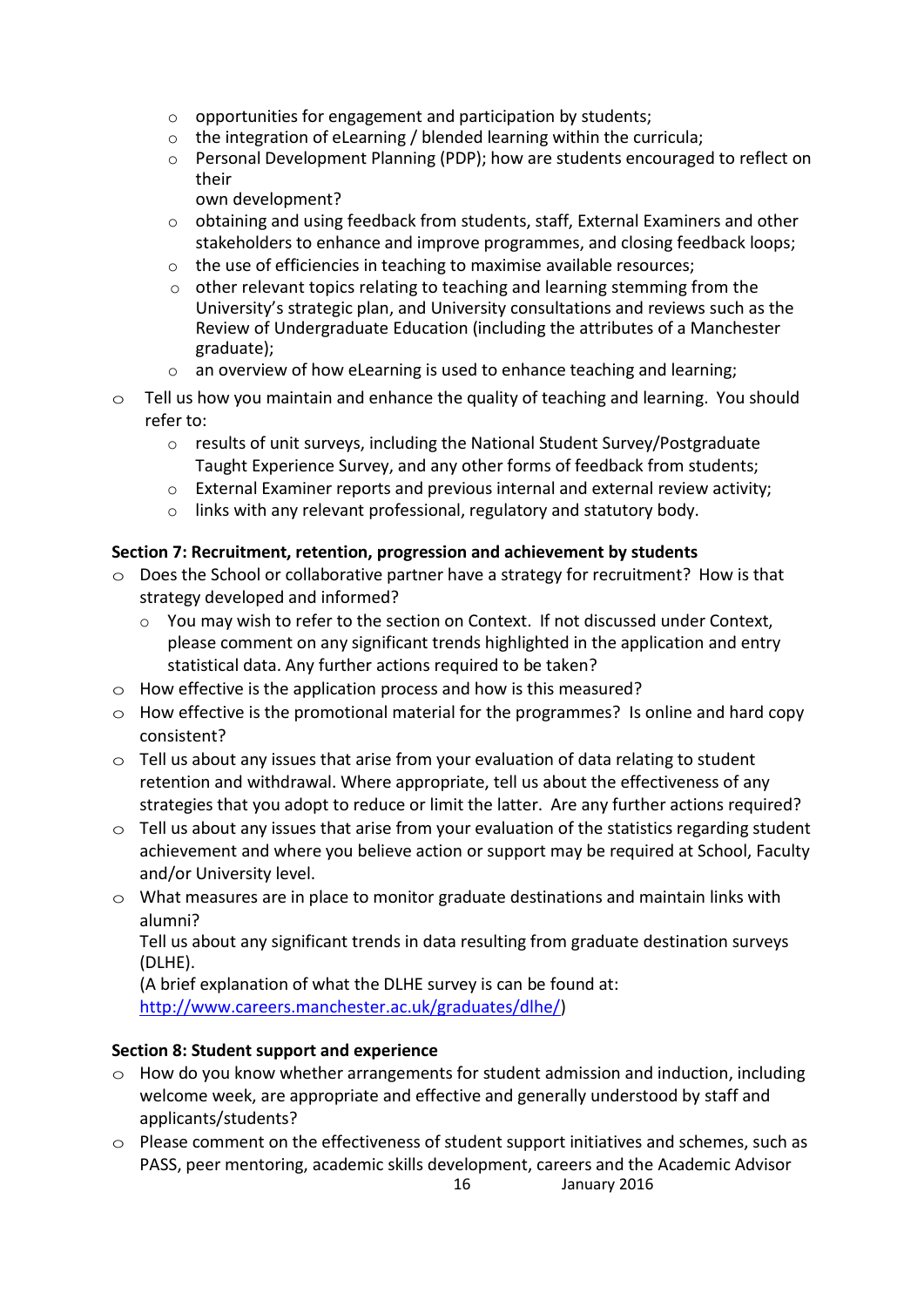role. Also consider how aware the students are of these services and facilities.

- $\circ$  How do you know whether support for students (including written guidance [e.g. handbooks], academic advising, tutorial support, feedback to students, and supervisory arrangements) is effective? How do you make sure that these support arrangements are consistent with the student profile, context of provision and any special learning needs?
- $\circ$  How do you know whether students and staff have a clear understanding of their respective responsibilities?
- $\circ$  How do you know that students have a sense of belonging and identity within the School / University?
- $\circ$  How do you know that the management of any joint provision under review, either within the School or cross-School, is functioning effectively?
- $\circ$  Please comment on your use with students of personal development planning, with discussion around the effectiveness of your chosen model or approach.
- $\circ$  How do you know that mechanisms for student representation and feedback are functioning effectively?
- $\circ$  How do you know that mechanisms are in place to allow students to comment on the use of eLearning?

## **Section 9: Learning resources including staff support**

- $\circ$  How do you know that the collective expertise of the academic staff in your area is suitable and available for the delivery of the programmes? Please make appropriate reference to accommodating the needs of part-time staff, the use of team teaching, etc.
- $\circ$  Please evaluate the training and support that is provided for members of academic staff, both new and existing, with reference to any induction, ongoing development, and mentoring activity.
- $\circ$  Are Staff: Student Ratios manageable, appropriate and resourced effectively?
- o Please evaluate local engagement with, and effectiveness of, peer review of teaching and any formal recognition of excellent teaching that takes place.
- $\circ$  If you make use of staff from outside your school or University, please provide details of how this is done and what training and support is provided for them.
- $\circ$  If you make use of teaching assistants, please provide details of this including how this is done and what training and support is provided for them.
- $\circ$  Please evaluate the appropriateness and availability of equipment and IT facilities for staff and students.
- $\circ$  Please evaluate the appropriateness and availability of learning and teaching accommodation available to you. To what extent are the environments in which learning occurs conducive to effective learning?
- $\circ$  Please evaluate the appropriateness and accessibility of resources provided by the Library.
- $\circ$  Please evaluate the appropriateness and effectiveness of technical and administrative support available to you, and include any supporting statements from PSS colleagues on their roles if this is considered helpful.
- $\circ$  How effectively overall do you feel that students use the learning resources available to them?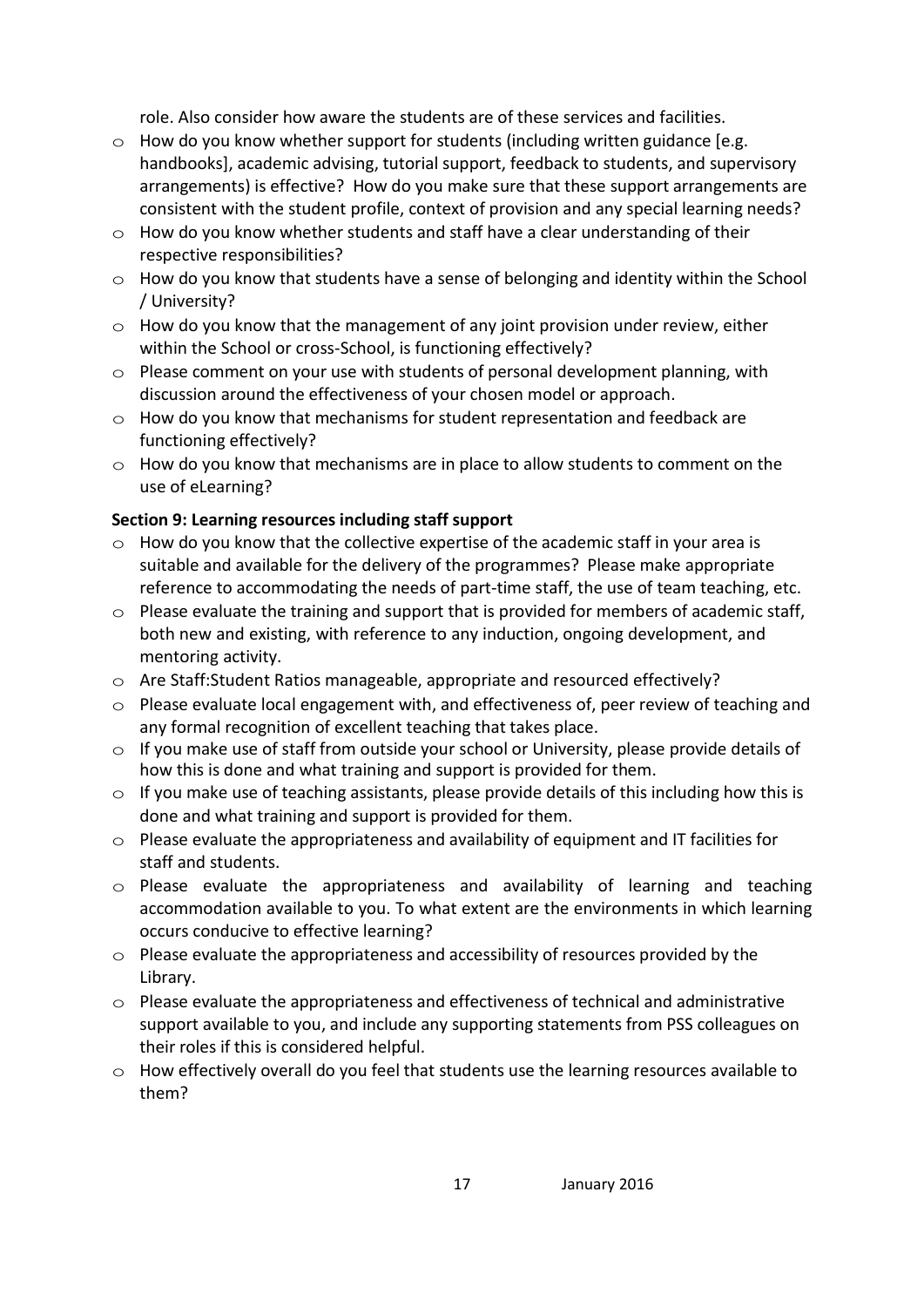**Appendices to the Self Evaluation Document** (these help evaluate provision and should be circulated electronically wherever possible).

## **General (much of the information below will have been compiled and reviewed as part of the Continuous Monitoring process)**

- $\circ$  Programme specifications or handbook extracts for all programmes within the scope of the review;
- $\circ$  Continual Monitoring action plans for the programme / School or both plus a record of the outcomes of the actions taken for the previous five or six years;
- $\circ$  Previous professional body report/s plus response/s (where relevant);
- $\circ$  Statistical data for the past five or six years as follows:
	- o entry qualifications;
	- o progression, retention and completion rates;
	- o degree classifications
	- $\circ$  first employment destinations (where appropriate, e.g. vocational programmes)
	- o unit evaluation questionnaire feedback analysis results
	- o NSS/PTES scores and league table performance
- $\circ$  External Examiner reports plus responses or Faculty summary of comments and responses;
- $\circ$  Student Experience Action Plans (SEAPs);
- $\circ$  Any School-level policy or guidance that varies from the institutional norm.

**Qualitative data** (Please provide records for the last 5/6 years, unless already provided by Continuous Monitoring)

- student feedback, such as from unit evaluation questionnaires, NSS/PTES;
- results, minutes of staff- student liaison committees;
- staff feedback, such as from programme committees;
- accreditation and monitoring reports of professional, regulatory and statutory bodies;
- reports of previous internal reviews.

**Programme information** (Seek guidance from your Quality Administrator about how much information is needed)

- prospectuses and other publicity materials such as flyers;
- a selection of student programme handbooks.

## **School or collaborative partner information**

- Committee minutes relating to Continual Monitoring or academic panel minutes;
- Existing School policies which supplement the University's Quality Framework.

## **Faculty information**

- For example, Faculty operational priorities;
- the eLearning technologist's summary report (see Appendix B) may either form part of, or be appended to, the SED or be submitted as a standalone document.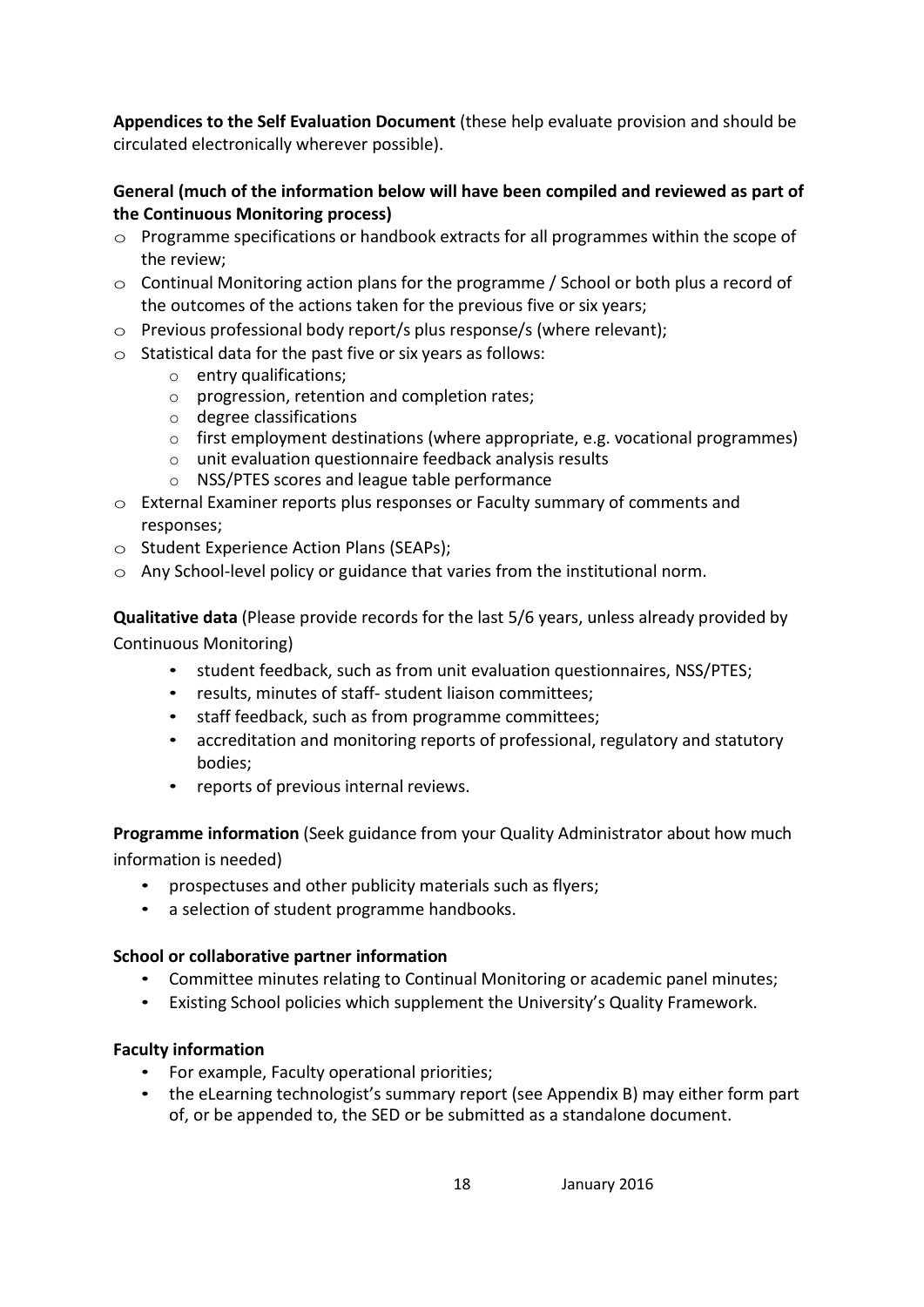## **University information**

- 'Strategic Vision 2020' ([http://www.manchester.ac.uk/discover/vision/\)](http://www.manchester.ac.uk/discover/vision/);
- TLSO [Teaching and Learning policies and procedures](http://www.staffnet.manchester.ac.uk/tlso/policy-guidance/teaching-and-learning/) and [Assessment policies and](http://www.staffnet.manchester.ac.uk/tlso/policy-guidance/assessment/)  [procedures;](http://www.staffnet.manchester.ac.uk/tlso/policy-guidance/assessment/)
- The Manchester Matrix The Purposes of a Manchester Undergraduate Education [\(http://documents.manchester.ac.uk/display.aspx?DocID=9804\)](http://documents.manchester.ac.uk/display.aspx?DocID=9804).

## **Other sources of information**

- your Faculty quality administrator;
- The University's Teaching and Learning Support Office [\(http://www.staffnet.manchester.ac.uk/tlso/\)](http://www.staffnet.manchester.ac.uk/tlso/);
- Framework for Higher Education Qualifications (http://www.qaa.ac.uk/assuringstandards-and-quality/the-quality-code/qualifications);
- Subject benchmark statements [\(http://www.qaa.ac.uk/assuring-standards-and](http://www.qaa.ac.uk/assuring-standards-and-quality/the-quality-code/subject-benchmark-statements)[quality/the-quality-code/subject-benchmark-statements\)](http://www.qaa.ac.uk/assuring-standards-and-quality/the-quality-code/subject-benchmark-statements);
- QAA Code of Practice for the Assurance of Academic Quality and Standards in Higher Education [\(http://www.qaa.ac.uk/AssuringStandardsAndQuality/code-of](http://www.qaa.ac.uk/AssuringStandardsAndQuality/code-of-practice/Pages/default.aspx)[practice/Pages/default.aspx\)](http://www.qaa.ac.uk/AssuringStandardsAndQuality/code-of-practice/Pages/default.aspx);
- Higher Education Academy [\(http://www.heacademy.ac.uk/\)](http://www.heacademy.ac.uk/).

If requested by panel members, examples of student work should be made available to the panel on the day of the review. Panel members can also request copies of particular documents that you have referred to in the text of the Self Evaluation Document.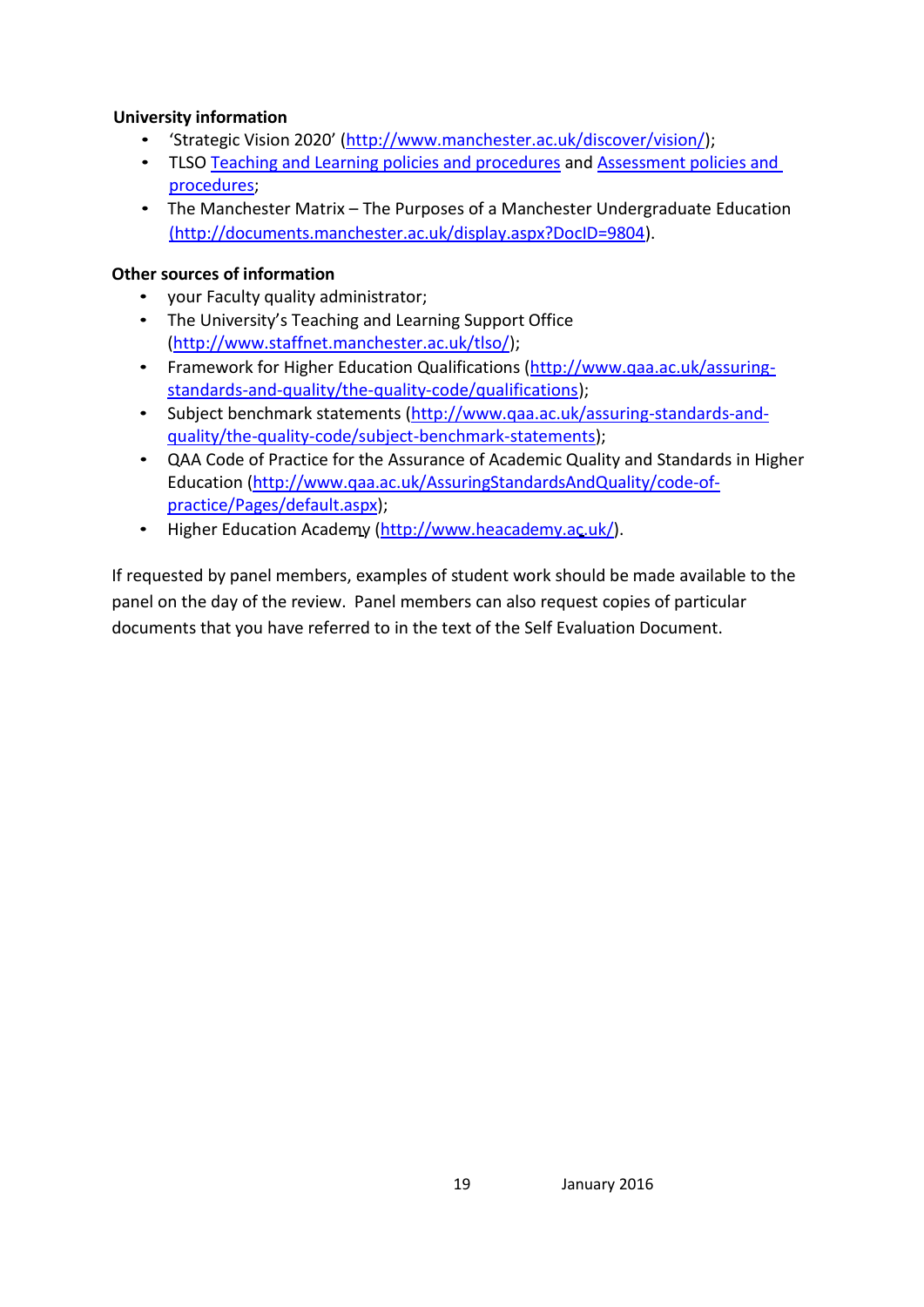## **Appendix B: eLearning Summary Report**

The Faculty eLearning technologist will lead on pre-work prior to the review, which will evaluate the use of eLearning within the programme/School. The purpose of the pre-work will be to monitor how eLearning meets and exceeds the minimum requirements, but also for the eLearning team to work with the unit leaders with a view to making enhancements.

A summary report should be provided to the review panel, the School and Programme Directors, prior to the periodic review. These should identify strengths and areas for enhancement over the next year/five or six years. The aims and objectives of the review and subsequent summary report, is to encourage and promote good practice and consistency in eLearning across a programme of courses. It should:

- engage with academic staff and help develop ongoing relationships with the eLearning team;
- raise awareness of the support offered by the eLearning team;
- provide an baseline for what is expected from a course in relation to eLearning in the short term;
- engage academics to develop and enhance their online teaching and learning provision in the medium/long term.

The recommendations contained within the summary report will be considered at the Periodic Review or may be used as supporting documentation as part of the SED.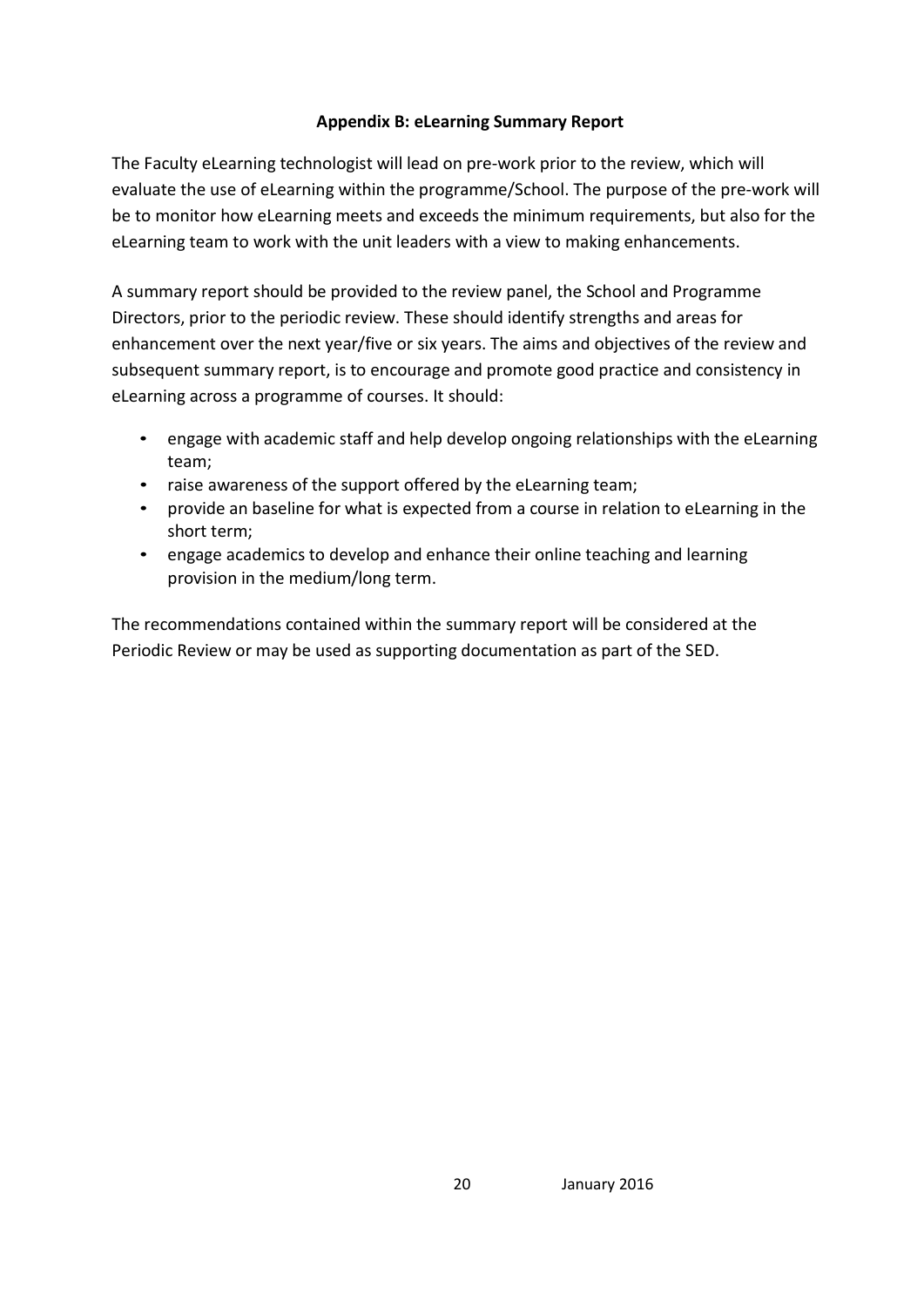

## **Appendix C: Indicative agenda for the review meeting**

## **AGENDA**

- 1 Private meeting of the panel
- 2 Private meeting of the panel with students<sup>2</sup>
- 3 Meeting with staff to discuss:<sup>3</sup>
	- 3.1 Aims and context
	- 3.2 Intended learning outcomes
	- 3.3 Curricula content and design
	- 3.4 Assessment
	- 3.5 Teaching and Learning
- 4 Meeting with staff to discuss:
	- 4.1 Achievement of intended learning outcomes by students
	- 4.2 Recruitment, retention, progression and achievement by students
	- 4.3 Student support

<u>.</u>

- 4.4 Learning resources including staff support
- 4.5 eLearning Summary Report
- 5 Brief private meeting of the panel to agree feedback
- 6 Feedback by the Chair on strengths and recommendations on areas for further development.

 $^{\rm 2}$  The timing of the student meeting may be problematic if the main event is scheduled *outside teaching time. In such cases it might be helpful to convene a separate student meeting when availability is better.*

<sup>3</sup> *If appropriate, the School/programme team may wish to begin this part of the event by presenting a short (5-10 minute) overview of the provision under review and any underlying contextual matters. The discussion areas in sections 3 and 4 must be covered but the order can be altered to reflect the timings of the particular day (e.g. the arrival of the external subject specialist, and the availability of staff and students).*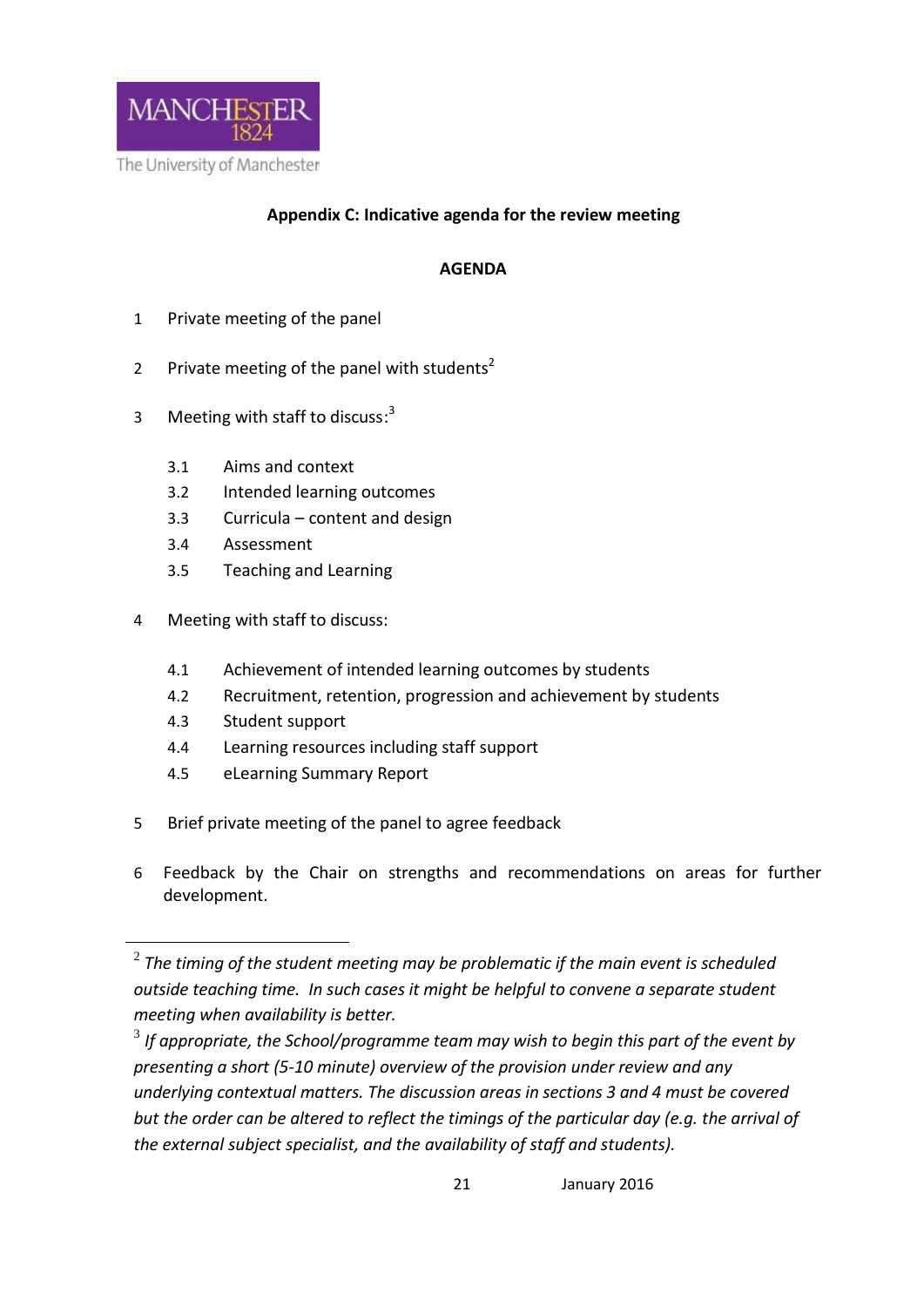

#### **Appendix D: Report template**

## **Report of the Periodic Review Panel meeting for [insert name of the partner/provision under review] Date of meeting**

**Present**: [Insert other names in alphabetical order]

**Apologies**: [Insert names in alphabetical order]

**In attendance**: [Insert names in alphabetical order]

*(Discussion as a result of each section of the SED should be written up under the following headings, with particular attention paid to issues requiring follow up and areas of good practice. Paragraphs should be numbered)*

#### **Aims and context**

**Intended learning outcomes and their achievement** 

**Curricula: content and design**

**Assessment**

**Teaching and learning**

**Recruitment, retention, progression and achievement by students**

**Student support** 

**Learning resources**

**eLearning Summary Report** 

**Conditions/ Recommendations**

**Areas of Good Practice and Commendations**